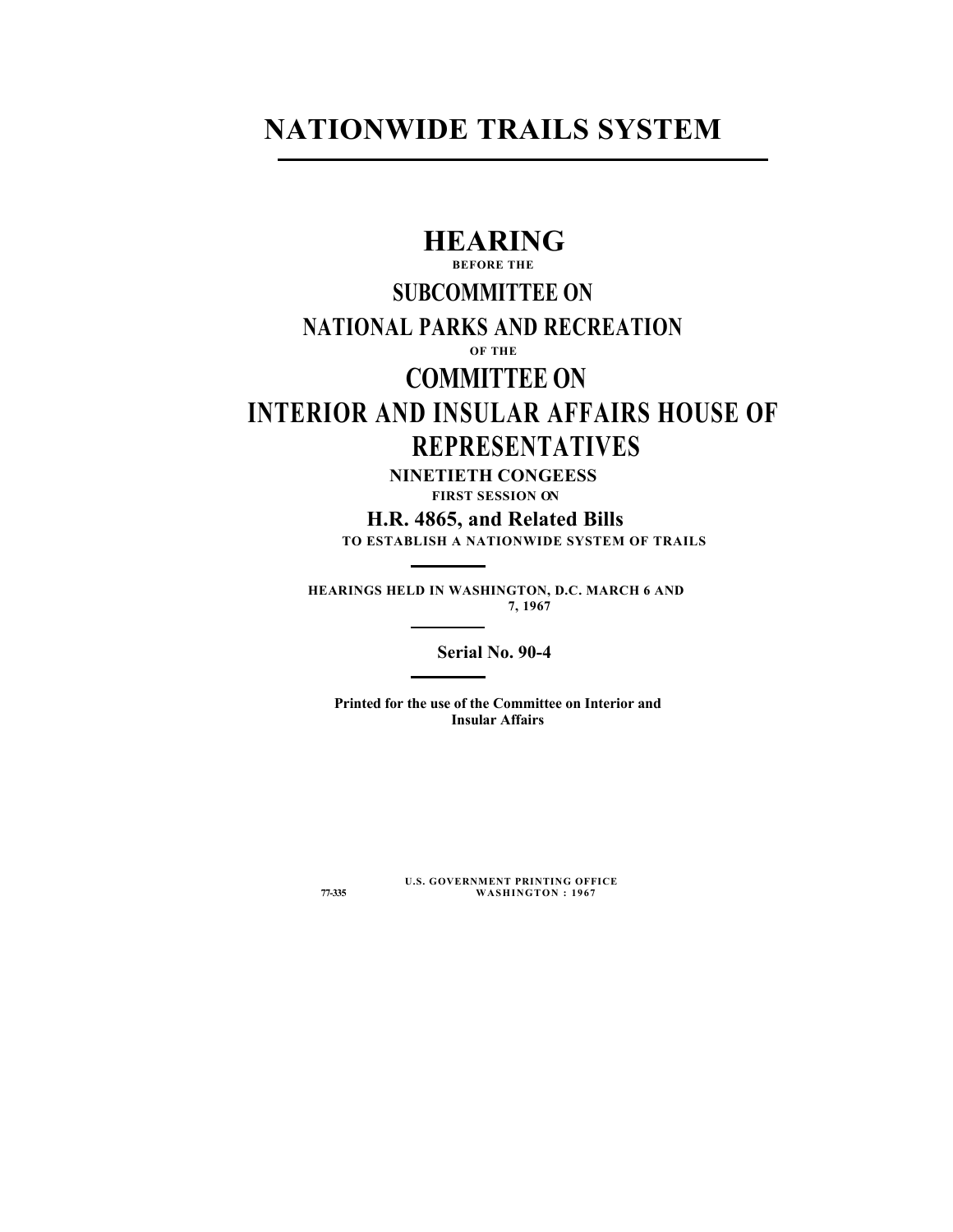Now with respect to the other types of trails, Federal and State trails the Federal agency involved would administer those on Federal properties, the State on the State property, and on the municipal trails, the counties or the local governments would administer those.

Mr SAYLOR. Can this committee or the Congress expect a high degree of cooperation from the Federal agencies with the State and local government agencies?

Dr. CRAFTS. I can answer that unequivocally yes.

Mr. SAYLOR. The reason I ask this question, Mr. Crafts, is that the objection that I have heard voiced by anyone is a fear by certain State and county and local authorities that if the Federal Government is included, they would be controlling this entire matter.

Dr. CRAFTS. Well, this is understandable. I mean, you would expect this concern, and I know in our discussions with the Appalachian Trail Conference, and they will be testifying before you, I believe, and can speak for themselves, this was a very real concern.

There is provision in here that the various sections of that conference be represented on the advisory council. There are six districts of that conference. I think in our discussions with the groups that we have, to a very considerable degree, allayed these fears, but I fully realize that they exist and I think they are understandable.

Mr. SAYLOR. Thank you, Mr. Chairman.

Mr. TAYLOR. Mr. Crafts, thank you very much. You have been very helpful.

Now we have Mr. John A. Baker, Assistant Secretary of Agriculture, accompanied by Edward P. Cliff, Chief of the Forest Service.

Mr. Baker and Mr. Cliff, in case we are unable to finish by 12, and I am sure that will be the situation, can you come back at 2?

Mr. BAKER. Yes.

Mr. TAYLOR. We will continue on, then, until about 12 and reconvene at 2.

#### STATEMENT OF HON. JOHN A. BAKER, ASSISTANT SECRETARY OF AGRICULTURE; ACCOMPANIED BY EDWARD P. CLIFF, CHIEF OF THE FOREST SERVICE, DEPARTMENT OF AGRICULTURE

Mr. BAKER. Mr. Chairman, members of the subcommittee, Secretary Freeman had hoped to be present to testify. He regrets he is unable to be here. I am here on his behalf to join with Secretary Udall in supporting H.R. 4865 and related bills.

I have with me Forest Service Chief Edward Cliff, who will supplement my brief statement.

President Johnson has repeatedly expressed the public need for and his personal interest in expanding and improving a nationwide system of trails. In response to this need, our departments, working in full partnership, have completed the nationwide trail study aimed at preserving and enjoying our natural heritage. This proposed legislation is based on that study. Its enactment would enable the Nation to build a trail system to serve 300 million Americans in the future—a future in which any American should and if this program is enacted, would be able to enjoy a rustling stream, a towering multicolored cliff, a singing bird, or a flock of sheep grazing under a fluff-dotted sky. A would like to be associated, Mr. Chairman, if I may, with the re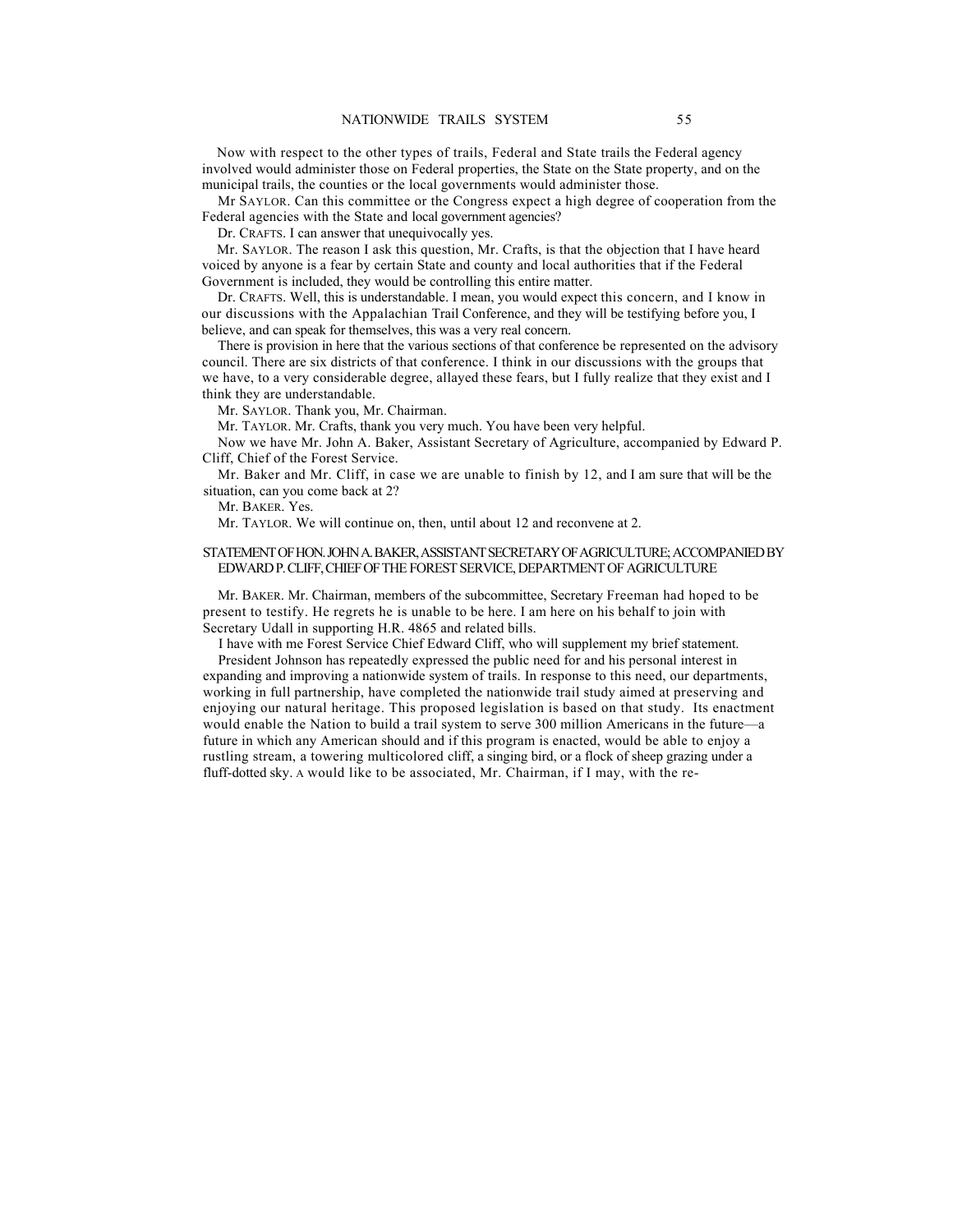marks and the statement and answers to questions by Secretary Udall who appeared before me and with Dr. Crafts, who appeared earlier.

We have made great strides in the last few years toward meeting the conservation crisis precipitated by this technological age and environment. Much remains to be done to assure the full conservation of our natural resources for meeting the needs of the future. But this is a twofold mission involving not only the conservation of these resources but also the need to assure that every American can enjoy the beauty, the majesty, the solitude, and the soul-lifting influence of a personal, living contact with the great heritage nature has given us. The nationwide system of trails which this bill would establish would help provide this assurance.

All of us here have known the benefits of a walk through a bit of unspoiled woods, or dawdling barefooted along a farm lane, or seeing a robin feed its young, or just sitting on a rocky ledge, or a streambank, or against a towering tree trunk at daybreak or in the quiet of the evening. Yet, there are and will be millions of our people who will not receive these benefits unless we take action now to provide a way for them to make this refreshing contact with nature.

Secretary Udall has described the bill and its importance as another piece of landmark legislation for the conservation and enjoyment of our natural resources. I would also like to comment briefly on the Department of Agriculture's contribution to the development of a nationwide system of trails. Chief Cliff will go into more detail in a few minutes in his statement. The idea of a nationwide system of trails is not a new idea. The program established by this bill would build upon long and successful experience in the development. and use of the trails which now exist in the national forests and other areas. These opportunities must be maintained and expanded. It is important that you know what is now available and the relationship to the proposed national system of the existing trails.

The Department of Agriculture now maintains over 100,000 miles of trails within the national forests. The development and use of these trails began with the establishment of the national forest systern over 60 years ago. These trails, or portions of them, are suitable for hiking or for riding. They offer opportunities for short walks of an hour or an afternoon or for overnight long-distance treks.

There are several ways in which we need to improve the existing system. This proposed legislation would enable us to do this. Some of these involve geographical distribution, standard of construction, trail continuity, and provision for a variety of uses—needs that reflect a change in public purpose since the existing trails were located. This fiscal year we are spending over \$4 million on constructing and reconstructing trails in the national forests to make these improvements. The proposed act leaves enough administrative flexibility, particularly as it concerns the existing trail system, so that we can further adjust our program to meet the future needs and desires of: the people.

A nationwide system of trails is a relatively inexpensive program. We already have an extensive basic network of park and forest trails *\* which can be incorporated into the nationwide system. More important, it will provide facilities for a type of recreation which everyone on afford and which will be available to millions of people who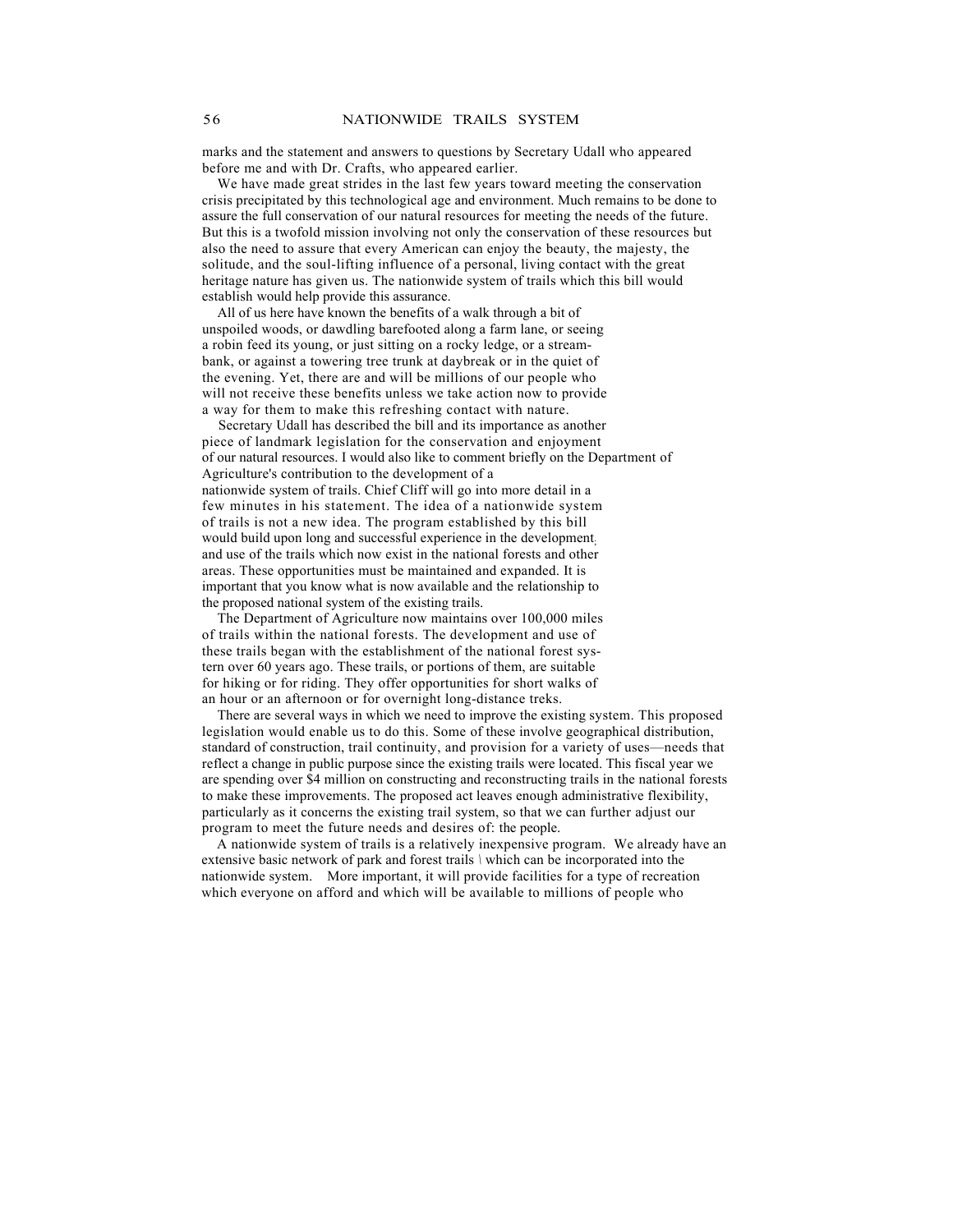have neither the time nor the money to seek other more exotic communication with nature's wonders. Walking or riding horseback along an open trail can be enjoyed by the richest and the poorest.

Furthermore, the development and management of the system will benefit from the extensive knowledge and experience gained over the years in building and administering our national forest trails. We have an extensive field organization. We have had years of contact and association with ranchers, farmers, woodland owners, timber operators and other rural residents, and State and local forestry and agricultural organizations. This affords us a unique opportunity and a common ground for cooperating in the selection and development of trails involving lands administered by the Department of Agriculture in the vast areas of the eastern and midwestern portions of our country where Federal ownership is small and widely separated.

We believe the proposed establishment of a nationwide system of trails will greatly enhance the usefulness of our existing trails. More importantly, it will identify those routes where a continuity of travel by trail is possible. This legislation is necessary to set forth the intent of Congress that certain outstanding routes will be established and marked and will remain available for us, our children, and grandchildren.

Now, Mr. Chairman, if I may at this time, I w<sup>o</sup>uld ask Forest Service Chief Ed Cliff to supplement my statement with some more specific detail.

Mr. TAYLOR. Mr. Cliff, go ahead.

Mr. CLIFF. Thank you, Mr. Chairman, members of the committee. As Mr. Baker said, I will expand on the contribution that the Forest Service can make to the development of a nationwide system of trails. I am pleased to have an opportunity to do this.

We already have a going program that can contribute to the trail system this legislation would establish. For example, it is now possible—it has been possible since 1937 to hike along a route which is 11 identical or roughly parallel to what we propose as the Pacific Crest *\* I Trail. To a degree, this is true of the Continental Divide Trail. The  $\Diamond$  Appalachian Trail is practically all in place and with modifications will meet national scenic trail criteria. Approximately 500 miles of this is within national forests.

H.R. 4865 would establish a nationwide system of trails made up of four general categories. The Forest Service would be directly involved in two of these: the national scenic trails and the Federal park, forest, and other recreation trails.

The bill would designate four national scenic trails and two of these would be the primary responsibility of the Department of Agriculture. These are the Continental Divide Trail and the Pacific Crest Trail.

Of the overall 3,100-mile length of the Continental Divide Trail, approximately one-half would be within national forest boundaries. About one-third of the total length of the trail is substantially in place, and the bill would provide both for the improvement of this portion and the completion of the balance. This trail will run through five States. It will involve federally owned land administered by the Forest Service, the Bureau of Land Management, and the National Park Service. As in the case of other national scenic trails, the portion within the boundaries of areas administered by other Federal agencies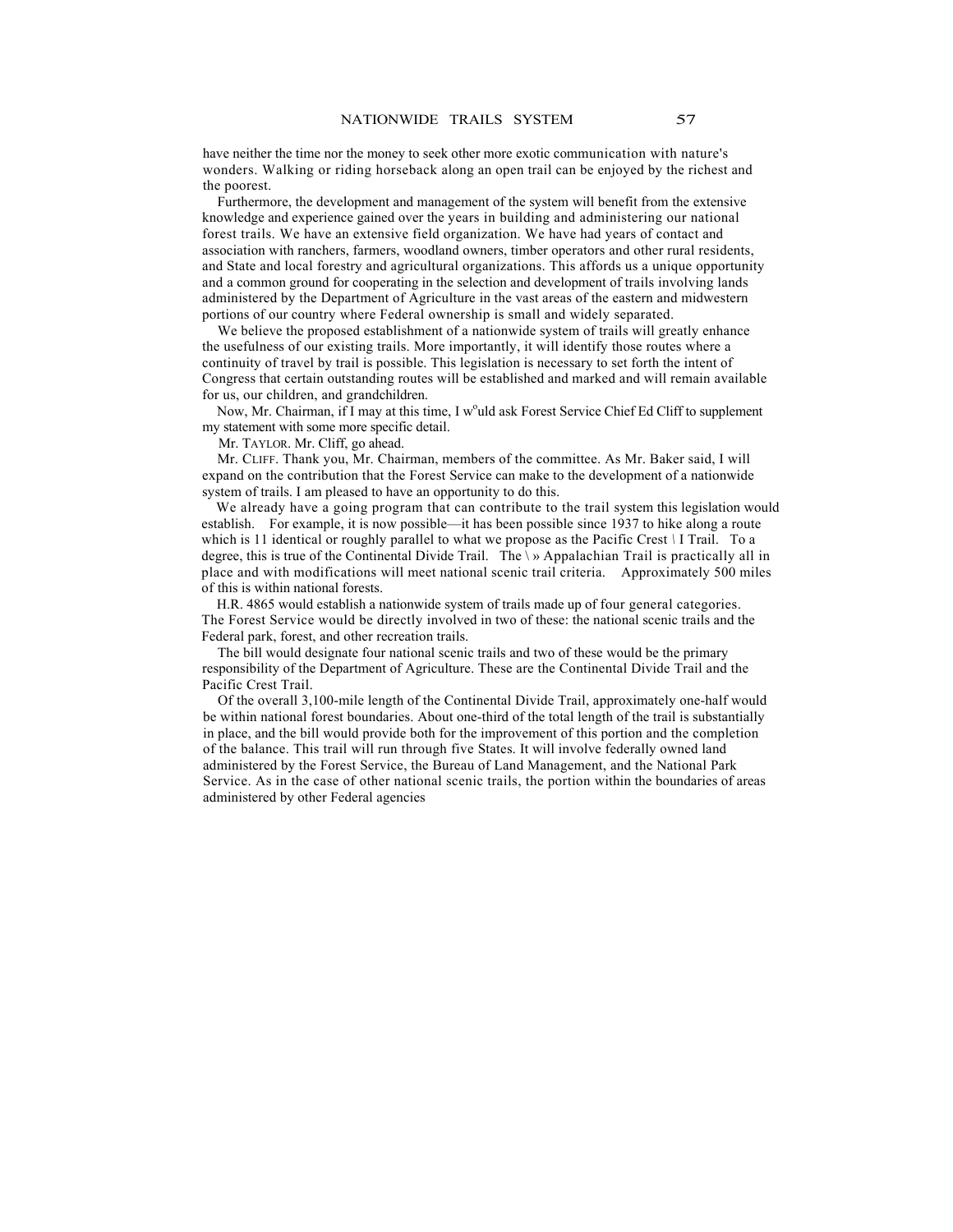will be administered in such manner as is agreed upon by that agency. For the approximately 300 miles outside of federally administered areas, the cooperation and active participation by the States will be sought.

The other designated national scenic trail that will be the primary responsibility of the Department of Agriculture is the 2,350-mile Pacific Crest Trail. It extends through three States. Approximately two-thirds of its total length is within national forest boundaries, about 300 miles is on other Federal lands, and slightly more than 400 miles on privately owned lands. Although nearly all of the length of this trail is roughly in existence and use today, this legislation will assure that the needed improvements will be made, that the trail will be maintained, and its natural environment protected for all future generations.

Over one-half of the Pacific Crest Trail is in the State of California. Experience we have had in trail administration in California is another demonstration of the soundness of the manner in which this bill proposes that national scenic trails will be handled cooperatively. Over 16 years ago, we entered into a formal agreement with the State of California under which trails in interrelated State, private, and national forest lands w<sup>o</sup>uld be developed. We will expect to continue our fine cooperation with the State with respect to the Pacific Crest Trail and I might say with the other two States as well.

H.R. 4865 provides that the Secretary of the Interior will have primary responsibility for the Appalachian Trail, as has already been pointed out. For 30 years or more we have cooperated with the Park Service and with the Appalachian Trail Conference in developing and maintaining this well-known trail. This cooperation will continue under the provisions of the legislation we are considering.

Our long and continuing successful experience in cooperative work with the Park Service, with other Federal agencies, and with State "and private organizations and individuals all over the Nation prove that a working team of Federal, State, and private groups can make an effective partnership. This kind of partnership is the foundation upon which H.R. 4865 will establish a nationwide system of trails.

Studies of additional trails for designation as national scenic trails will also be provided for under the bill. These studies will be made cooperatively. Many of the potential national scenic trails will pass through national forests and we will cooperate with the Department of the Interior in making the studies under the provisions of the bill.

In addition to national scenic trails, H.R. 4865 would include as a part of the nationwide system those trails on lands administered by the Secretary of the Interior and the Secretary of Agriculture designated by the appropriate Secretaries as a part of the nationwide system. These Federal park, forest, and other recreation trails will include in due time most of the permanent trail system within the national forests.

Although our existing system contains more than 100,000 miles of trails, many sections are inadequate to meet even today's recreation demands. Less than 10 percent of the trails are in the heavily populated, eastern portions of our country. Paradoxically, much of our heaviest trail use is in the West. I do not want to attempt to draw any conclusion from this. It does point up that factors other than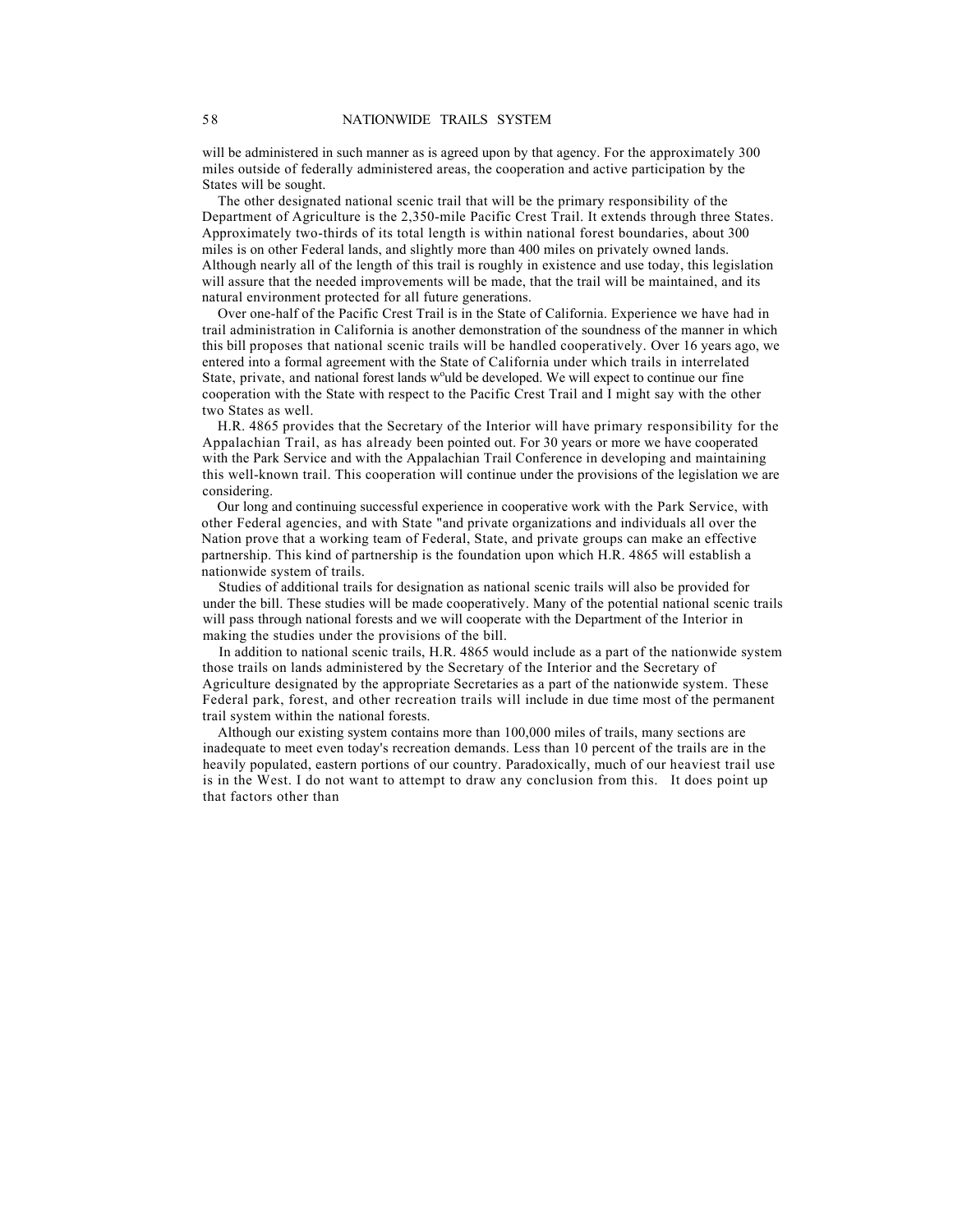population are to be weighed in determining the appropriate geographical distribution of our trails. To help solve this problem, we have set up a new recreation management inventory system. It will provide us more accurate and useful information on the needs and desires of people for trails as a recreation facility.

Many existing trails need to be reconstructed on new locations to meet recreation needs. As we have changed our firefighting techniques in remote areas to aerial attack methods, trails as a means of access are not so important for that purpose as they used to be. Many of these firefighting trails need to be relocated to take advantage of scenic vistas, to provide access to points of special natural or historic interest, or to follow more leisurely routes.

We believe the necessary expertise and initial cooperative relationships have been developed to make a nationwide system of trails a practicable, obtainable reality. This soundly based legislation will allow us to proceed in an orderly and planned fashion to construct and assure the lasting protection of a nationwide system of trails.

Thank you very much.

Mr. TAYLOR. The House will be going into session now in about 10 minutes, so we will adjourn for this morning and we reconvene at 2 o'clock.

(Whereupon, at 11:50 a.m., the hearing was recessed to reconvene at 2 p.m., this day.) AFTERNOON SESSION

Mr. TAYLOR. The committee will come to order.

Before we adjourned for lunch, the statements of Assistant Secretary John Baker and Mr. Edward P. Cliff were read, and now we are ready to ask questions.

## STATEMENT OF HON. JOHN A. BAKER, ASSISTANT SECRETARY OF AGRICULTURE; ACCOMPANIED BY EDWARD P. CLIFF, CHIEF OF THE FOREST SERVICE, DEPARTMENT OF AGRICULTURE—Resumed"

Mr. TAYLOR. Let me ask this: What is the position of the Forest Service concerning the building of trails in areas that have been designated as wilderness?

Mr. BAKER. They will be built.

Mr. TAYLOR. There will be some trails?

Mr. BAKER. That is right.

Mr. CLIFF. Could I add to that?

We already have about 14,000 miles of trails in existing wilderness and primitive areas in the national forests. There will be some additional trails built to disperse the use and to make these areas available for public use in the wilderness areas.

Mr. TAYLOR. I yield to the chairman.

Mr. ASPINALL. What kind of trails are you talking about?

Mr. CLIFF. We are talking about simple, single-track trails for horse and foot travel. The trails will built only to a standard which is necessary to get people over them and to protect the land from washing, erosion. We will build them just as simply as we can.

Mr. Aspinall. But it wasn't the purpose of the wilderness bill, Mr. Cliff, to get people over the land. The purpose of the wilderness bill

77-335—07-- 5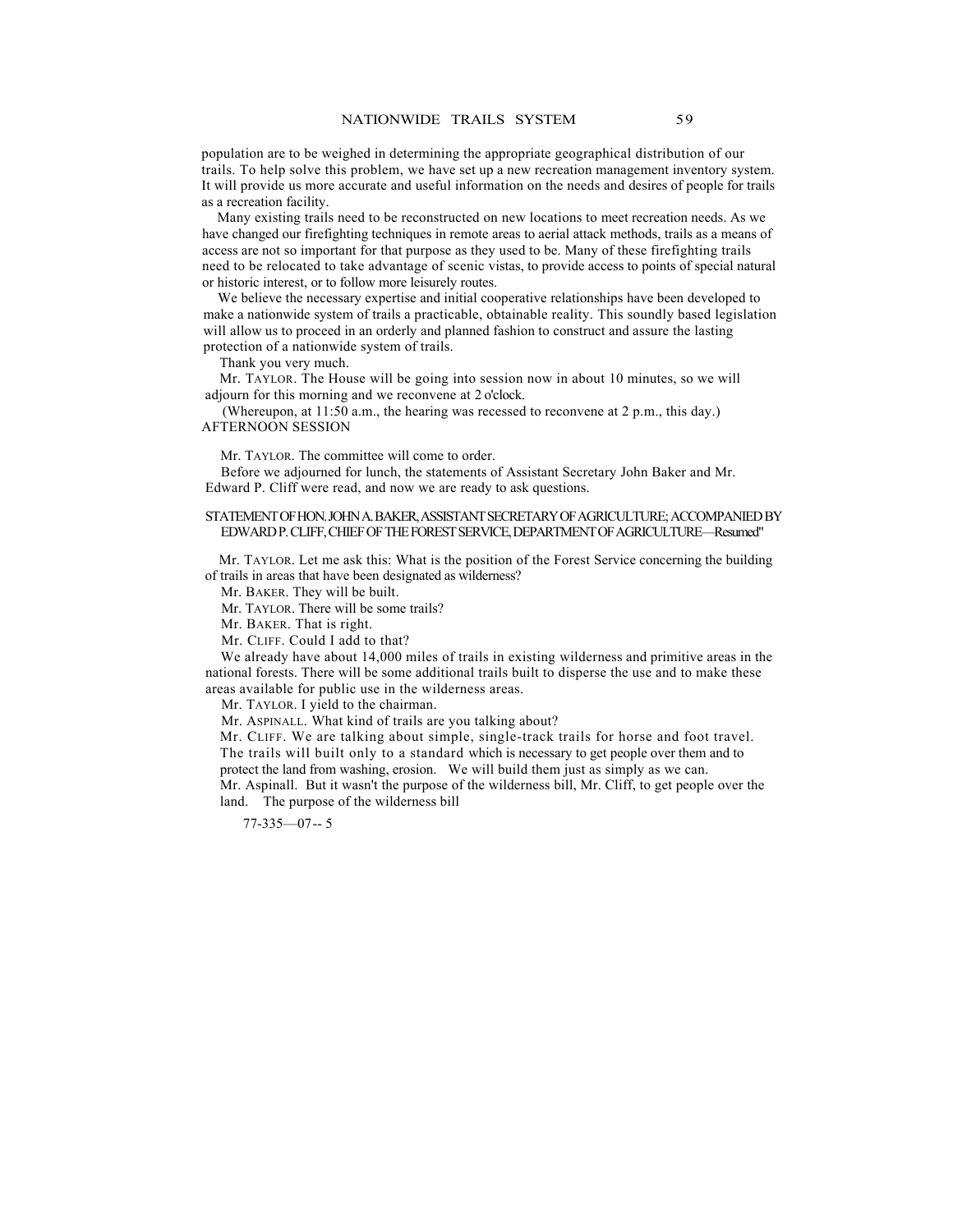was to allow people to get in. People who go to the wilderness area are supposed to have the stamina and the physique and everything necessary to carry them through the wilderness.

Mr. BAKER. Mr. Chairman, there are places----

Mr. ASPINALL. I am asking Mr. Cliff this question, because he is the one who answered directly. I want to be sure we understand whether we are going to enlarge upon the wilderness idea that we had, making it more available than what the legislative history indicates, or whether we are going to keep it, like it was supposed to be, as a part of the primitive area of the United States.

Mr. CLIFF. Well, of course, we intend to keep these areas primitive. The methods of travel will be primitive, but these trails are necessary to use the wilderness.

And the wilderness, as I understand it, was set up for the use of people.

Mr. ASPINALL. What people?

Mr. CLIFF. The kind of people that use the wilderness, and this -------

Mr. ASPINALL. People who are hardened; people who are strong; people who have the stamina to carry packs on their backs; and people who have the ability to find their way in a storm or in a fog—the people who have the ability to take care of themselves. These are the kinds of people who are supposed to enjoy the wilderness.

Mr. CLIFF. These are the kind of people that do enjoy the wilderness, but I have also witnessed families with children and elderly people—people of all ages use these wilderness areas.

Mr. ASPINALL. Yes, but Mr. Cliff ----------------

Mr. CLIFF. And I don't think the wilderness bill intended to exclude any of them.

Mr., ASPINALL. You have gotten to the place where you can't take an automotive piece of equipment into the wilderness.

Mr. Cliff? That's correct.

Mr. ASPINALL. All right. All you can do is build a road up to the wilderness and bring them up to it.

Mr. CLIFF. That is correct.

Mr. ASPINALL. This is the legislative history.

Now, do you mean you are going to provide, at the taxpayers' expense, some nice trails and shelters, and so forth, to take care of these hardened people and, at the same time, just let the other people— and the handicapped—go and walk in a few yards? This is all they are going to do. In some cases, that is the most they can do. Is that what we are going to do with this legislation?

Mr. CLIFF. NO, sir. We do not intend to build shelters in the wilderness areas, but we do have a trail system in the wilderness areas. Some of these trails are very heavily used. They are used by pack stock, by saddle stock, and by foot travelers.

In some places these trails are being so heavily used that the wilderness values are being damaged.

One of the things that we need to do in managing these areas is to disperse this use and relieve the congestion along some of the existing trails.

And I do not agree, Mr. Chairman, that wilderness use is restricted only to the robust and the hardy because I personally have witnessed youngsters from 1 year of age up using these areas. I know of families that go in and pack the kids in—the little ones in on their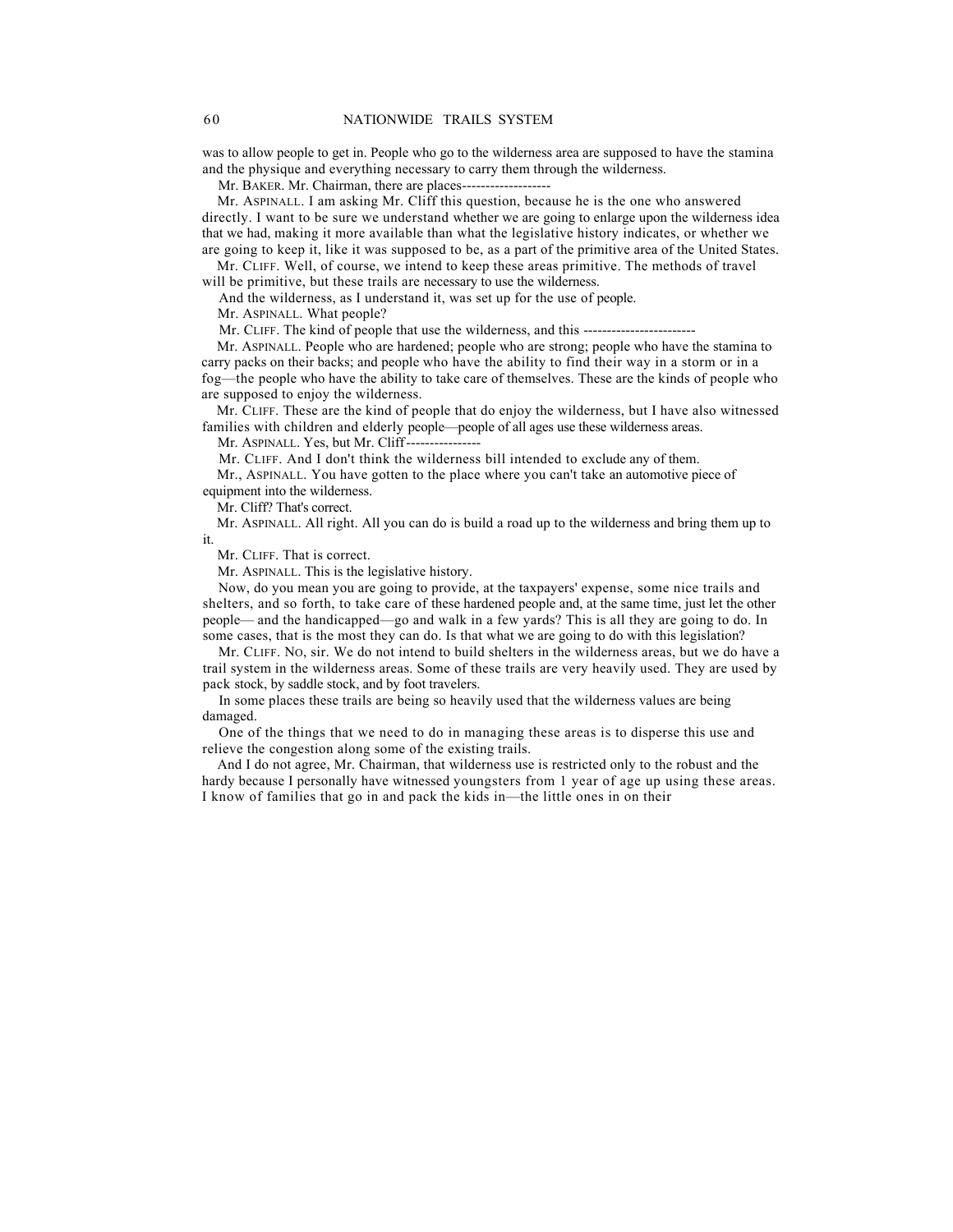backs. And we had a great deal of use of these wilderness areas by family groups.

Mr. ASPINALL. Surely, there is not anything wrong with that, but if it were not for a sturdy and healthy and strong father or a mother—

1 hate to think about the mothers carrying the children, but that

is neither here nor there—you would not have infants in there.

What I am trying to find out, now, is: Just how much development work do you expect in these wilderness areas?

We had difficulty even getting to shoot a gun in the wilderness areas when we were talking about that legislation. Now I suppose this legislation means exploding explosives in order to establish your trail and make steps over certain areas. This is a new concept of wilderness to me.

Mr. CLIFF. The trails that we are building m the wilderness are very simple, primitive trails. Mr. ASPINALL. Well, now that brings me to the question I was going to ask. I want to know what the difference is between the kind of trails that the Forest Service has built heretofore and the kind of trails that you expect to build under this authorization.

I may say that 1 happen to be one of those who has had the experience of going along about twilight and finding a little trail and then going 50 yards in either direction to find a slash on a tree— nothing was more gratifying to me. To me this was most helpful.

Mr. CLIFF, The trails that would be built under this authorization would be built to the standard that would take care of the traffic expected on the trails and would preserve the land against erosion.

In some places, outside of the wilderness on these trunk trails where there will be heavy traffic you need a higher standard of trail than you would in the back country. But all of the trails that we contemplate building are trails that would not be over 2 or 3 feet wide on the tread, and many of them less than that. The national scenic trails would be designed for foot and horse travel only.

On the national scenic trails the legislation as proposed does not permit Tote Gotes, but we do have trails in the national forest system where Tote Gotes and other mechanical devices are allowed.

We have about 23,000 miles of our trail system that are used by the trail scooters and other mechanical devices.

Mr. ASPINALL. Well, this morning, there was some testimony to the effect that we should have an easement on a 200-foot strip of land to a man's farm to build the facilities that this bill calls for. Do you see any reason for a 200-foot easement other than where you are going to have a stopping place or a camping place?

Mr. BAKER. Mr. Chairman, where the trail went through a farm, there would be no point. This 200 feet is an average width of the trail. The purpose of the additional corridors on either side of the trail itself is for preserving scenic and historic values that the trail goes past. And the 25 acres per mile or 200 feet is an average through.

And where it goes through a farm, for example, or through some other type of area, the 200-foot corridor that would be bound by two parallel lines running through.

And where it goes through a farm, for example, or through some other type of area, the 200 foot corridor would neither be necessary nor used.

Mr. CLIFF. I think the point is, Mr. Chairman, that it is desirable not to crowd the edge of the trail with undesirable developments that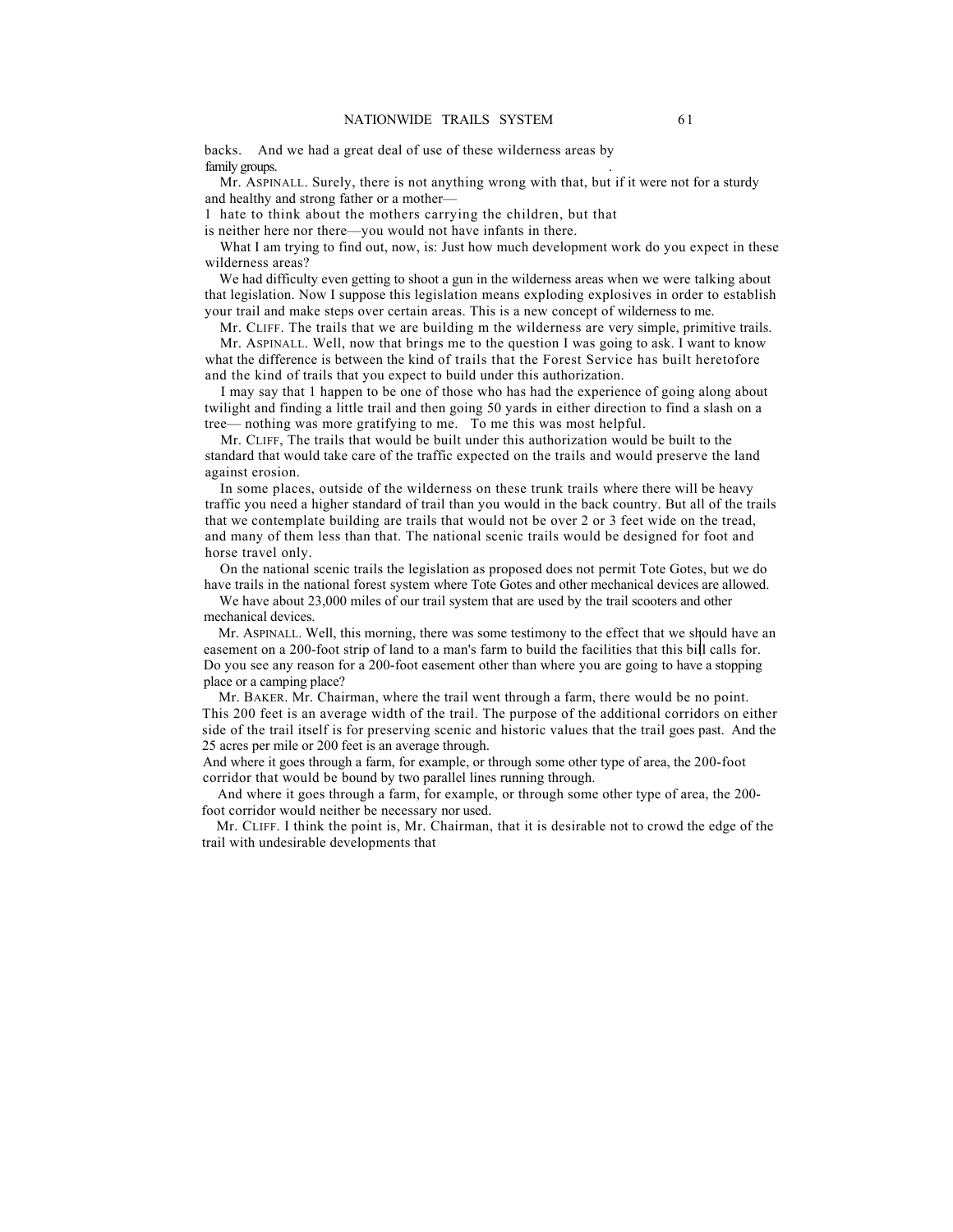would detract from use of the trail itself. And it would not necessarily need to be a fee acquisition. These rights-of-ways might be obtained just by getting a right-of-way for the trail itself, plus a scenic easement to protect the trail site from the types of developments that would detract from the main purpose of the trail. And we would hope on the trails that the Department of Agriculture would develop, that we could get these rights-of-way and easements with a minimum of acquisition in fee.

This would be our first objective: to try to go just as far as we could in getting scenic easements and agreements that would secure the use of the trail without purchase in fee. In some places it may be necessary and desirable to get the title in fee.

Mr. ASPINALL. Well, let's look at the map that we have up there— the national system of trails. The Appalachian Trail, coming down, I understand, just west of Washington a little bit, skirts the mountains entirely. It does not have anything to do with the mountains. It apparently goes to the lowlands. Anybody who knows anything about this area knows that the beautiful part of it is on top of Skyline Drive—following the Blue Ridge Mountains all the way down. The farming country is in lowlands.

Mr. CLIFF. The Appalachian Trail would not be our responsibility, but I can comment on it, if you would like me to.

Mr. ASPINALL. If you know, that is fine. I did not have a chance to ask the Secretary.

Mr. CLIFF. It is not exactly as you have described it.

In this area here it looks like it might be going through farmland but it is actually going through mountains or along ridges. This is the Shenandoah National Park through here.

Mr. ASPINALL. "What is that green area to the west of it?

Mr. CLIFF. That is the George Washington National Forest. The Appalachian Trail in  $A^{7}$ irginia is east of the main body of the George Washington Forest, and it comes back into the George Washington and follows ridge tops through the George Washington and the Jefferson National Forests, and it is mountainous all the way to its terminus in Georgia.

Mr. ASPINALL. Is that not the Blue Ridge Parkway?

Mr. CLIFF. The Blue Ridge Parkway parallels it.

Here is the Shenandoah National Park right through here. I do not believe you can see it from there, Mr. Chairman, but this route, clear from Harper's Ferry, where it crosses the river at Harper's Ferry, generally follows ridge tops and forest areas, and that is true for its full length. It does have to cross a valley in places, too, but generally it is on ridge tops. And the same thing is true through Maryland and Pennsylvania. It follows ridges through New England. The White Mountains in New Hampshire are also encompassed in the trail.

Mr. ASPINALL. Do we have duplicatory facilities in the Shenandoah Park, the Skyline Drive, and the Blue Ridge Parkway? Are we to duplicate—are we to parallel that?

Mr. CLIFF. The trail and the parkway serves two different purposes. One is for hiking and the other is for driving. They do not coincide. The trail is away from the parkway.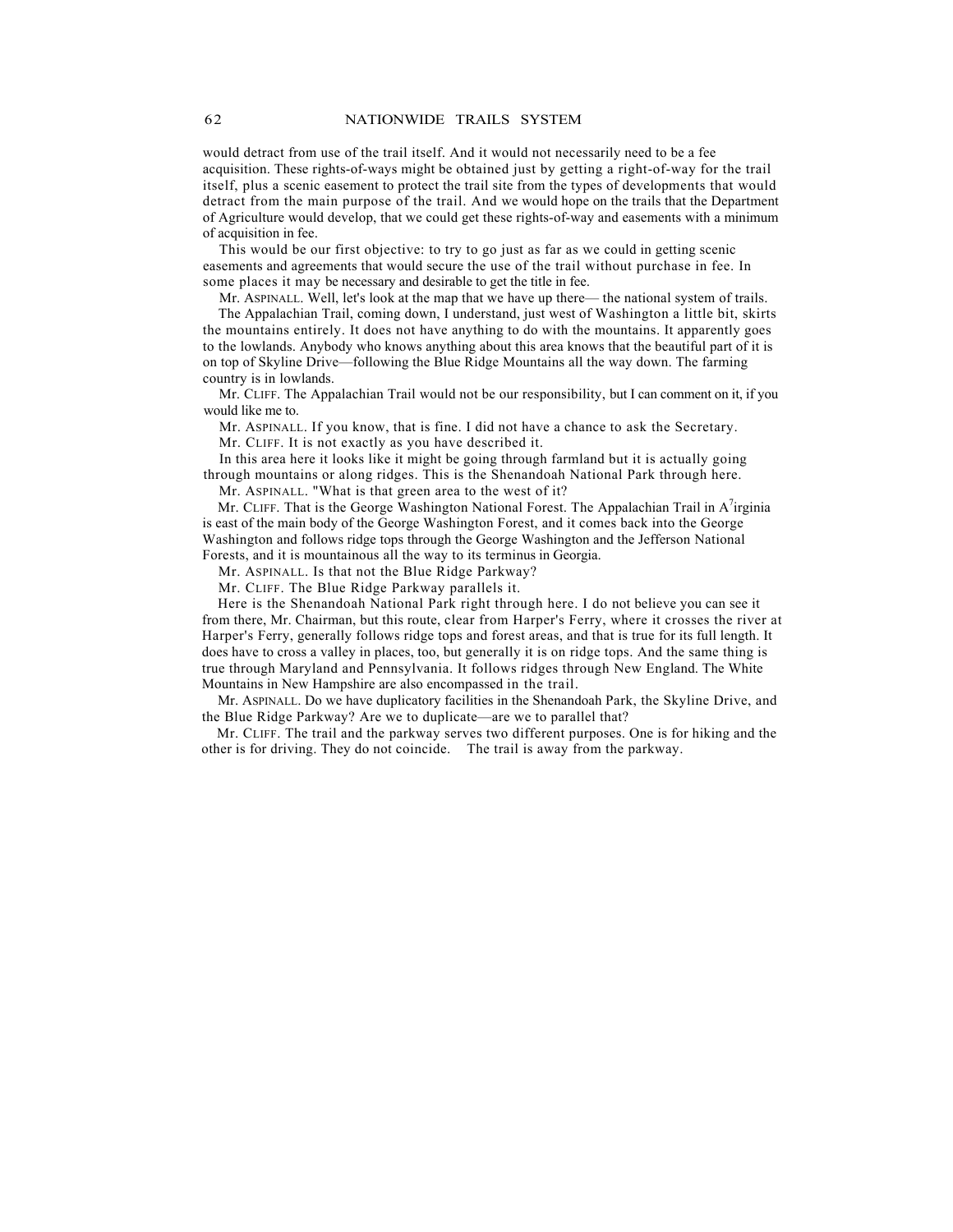Mr. ASPINALL. I thank my colleague for yielding to me. I did not mean to take so much time. Mr TAYLOR. Mr. Cliff, the trail as it is mapped is now as it is located on the ground? Mr CLIFF. Yes, sir; that is correct, as far as the Appalachian Trail is concerned. The

Continental Divide Trail is diagrammatic except where the trail is in place. About a third of the length of the trail is in place. The rest of it is extremely diagrammatic.

Mr. TAYLOR. I believe you stated that 800 miles of the Appalachian Trail is on privately owned land.

Mr. CLIFF. I think that is correct, sir.

Mr TAYLOR. NOW, on this privately owned land, is the trail maintained and administered by private hiking clubs?

Mr. CLIFF. Well, not entirely. In Pennsylvania, the State has acquired rights-of-way along parts of this trail—a considerable part of it in Pennsylvania. In other places it is my understanding the clubs that make up the Appalachian Trail Conference have made arrangements with private landowners for the construction and maintenance of the trail on their lands. But some of this is just verbal agreement. There is no binding agreement on much of it.

Mr. TAYLOR. I am familiar with the problem that they have in being secure and not being pushed off.

Now, there are sections of the Appalachian Trail that are in national forests?

Mr. CLIFF. Yes, sir; about 500 miles.

Mr. TAYLOR. It was constructed and is maintained and administered by the Forest Service *%*

Mr. CLIFF. We get good cooperation from the trail clubs. They do a great deal of maintenance on these trails where they go through the national forests.

Mr. TAYLOR. NOW, a section of the trail goes through the Smoky Mountain National Park and the National Park Service administers that section ?

Mr. CLIFF. Yes, sir.

Mr. TAYLOR. NOW, if this legislation is enacted, in your opinion will you continue to get the excellent cooperation from the Appalachian Trail Conference and the various hiking clubs that you have had in the past?

Mr. CLIFF. Well, they are here and can speak for themselves, but we will certainly solicit that kind of cooperation, and I am sure that we will get it.

Mr. TAYLOR. NOW, of the four national scenic trails, the Appalachian and the Potomac Heritage are to be administered by the Secretary of the Interior ?

Mr CLIFF. That is correct, except the proposed legislation would provide that those sections which are in the national forests would continue to be administered by the Forest Service, and the Interior department would take over all leadership for coordination and management of the whole trail.

Mr. TAYLOR. And the Continental Divide and the Pacific Crest x rails would be administered primarily by the Forest Service?

Mr. Cliff. The Secretary of Agriculture would be responsible for taking the lead in the administration of those two trails, but each land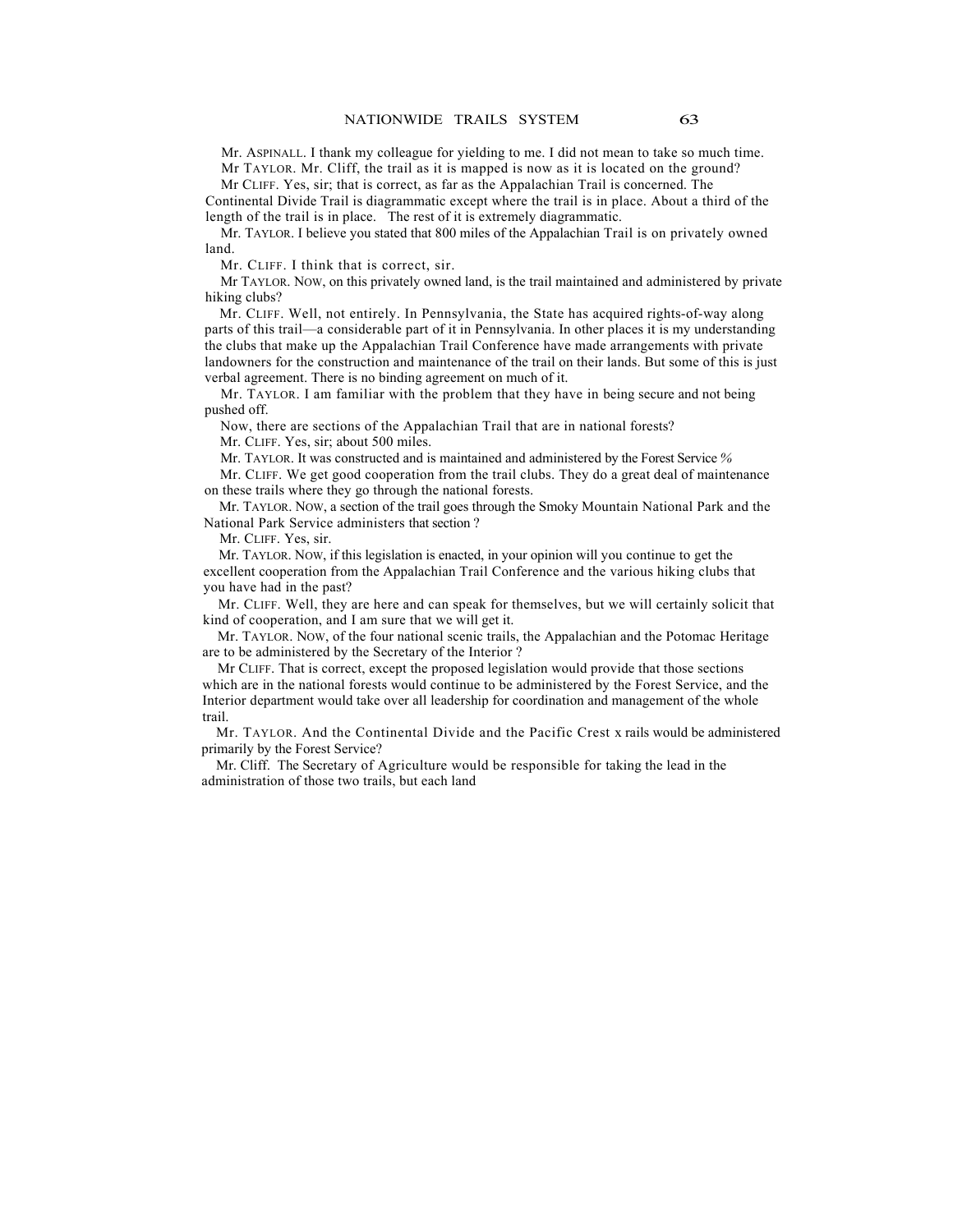management agency would manage the portions that crossed their particular areas.

Mr. TAYLOR. DO those trails cross any national parks?

Mr. CLIFF. Yes, sir. The Continental Divide Trail crosses Glacier National Park in Montana. It crosses the Yellowstone National Park and Rocky Mountain National Park.

There is a small section of the Pacific Coast Trail that crosses through Mount Rainier National Park. It goes through Crater Lake National Park, Lassen Volcanic National Park, Yosemite National Park, Kings Canyon National Park, and Sequoia National Park. The great bulk of this trail, however, goes through the national forests. There are about 400 miles that are on private land out of the 2,300-mile total length.

Mr. TAYLOR. NOW, I was surprised this morning at your statement that, due to the fact that forest fires are fought now from the air, trails would not be of great use in fire prevention.

Mr. CLIFF. Well, that is actually happening. We started building trails in the national forests as soon as the national forests were created, and the primary reason was for fire control, to get access to the back country for firefighting and for administration. We are using other means of transportation to fires now. Roads have replaced some of the trails. The country is much more accessible, and we are using aerial transport, smoke jumpers, helicopters, and other means. So trails are not as essential—they are still necessary, but they are not as necessary as they were in the early days.

Mr. TAYLOR. They would still be very useful in many cases of fire-fighting, would they not?

Mr. CLIFF. That is correct, sir.

Mr. TAYLOR. The gentleman from Colorado.

Mr. Aspinall. Will one of you gentlemen go to the map and point out on the Continental Divide Trail the one-third area that is now in place?

Mr. CLIFF. The area from the Canadian boundary down through the Bob Marshall Wilderness area in the national forest is in place.

Mr. ASPINALL. Is this a regular forest trail, or is it constructed to the standards of this national system of trails ?

Mr. CLIFF. The part in the national park is a park service trail that was constructed to get people through the national park. And the part in the national forest is a regular forest trail. It just happens to follow or parallel the Continental Divide.

There is a stretch of trail constructed through this area in Montana, and there are small sections in other places. But there is a major section here through the Anaconda-Pintler Wilderness area.

There is a section of trail along the Idaho-Montana line in here following the divide. I am not acquainted with what trails there are in the national park here. But there are trails that parallel the divide and would tie into the system going through the Bridger Wilderness Area in this section.

There are trails through northern Colorado north of the Rocky Mountain National Park up to the Wyoming line. There is a trail from Empire north into the Rocky Mountain National Park. There are a few stretches of trail, broken stretches in this area, but nothing very continuous, Mr. Chairman.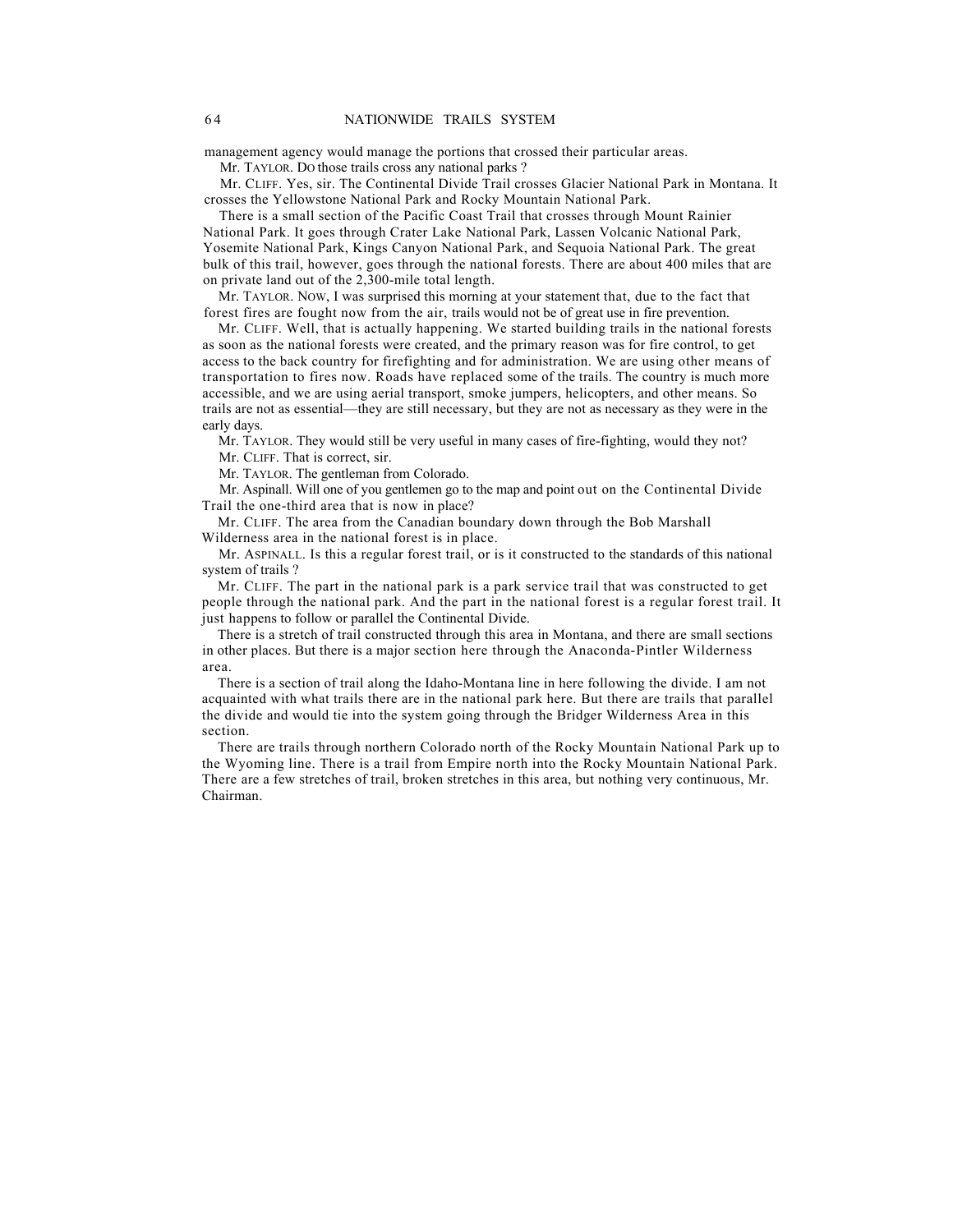In New Mexico there is a trail along the Sangre de Cristo, from about this point to this point. Now, there are trails down through the Black Range in New Mexico, but I am not acquainted as to just what the continuity of those trails is. But all told there is about 1,100 miles of trails which would tie into this system, which is about a third of the total mileage.

Mr. ASPINALL. How much of that mileage was constructed for the purpose of fitting into a Continental Divide Trail ?

Mr. CLIFF. None of it. This Continental Divide Trail was conceived after these segments of trails were built for other purposes, but

these trails ---------

Mr. ASPINALL. What were the other purposes?

Mr. CLIFF. For fire protection, for recreation use, for administration of the areas.

Mr. ASPINALL. And it is your opinion that most of that one-third will fit into a Continental Divide Trail without too much expense in making it fit up to other standards?

Mr. CLIFF. Yes, sir. Some of it will have to be relocated and reconstructed to a better standard than it is now.

Mr. ASPINALL. How much of that part, that is already constructed, has been used or financed or developed as a part of any local trail organization's effort in that area ?

Mr. CLIFF. Very little of it. The ---------------

Mr. ASPINALL. That is all right. That answers my question.

I think that what we are doing is we are seeing the difference between where we need the trails at the present time, because of the public use, and where we can fashion a trail because it happens to fit into an area like the Continental Divide.

Now, how much of that trail—that 3,100-plus miles—will be on the crest of the Continental Divide; that is, within a mile or two of the crest itself?

Mr. CLIFF. Of the total 3,100 miles? Mr. Aspinall, I cannot say; but it is not intended, nor is it feasible, to build a trail right along the backbone of the mountains. For example, the Pacific Crest Trail follows the most logical routes that parallel the divide, and it switches back and forth across the divide. But in general it follows the location of the divide, within a few miles either way. A lot of it is on top where it is feasible, and then it will drop over into a valley.

Mr. ASPINALL. You have already, I think, thought what my next question is going to be. How many times does it cross the Continental Divide?

Mr. CLIFF. Of course, I cannot tell you that because the balance of this trail has not been surveyed or located, but it would follow the general route of the divide. It would follow terrain that would give you viewpoints and make use of the better terrain to build the trail on rather than try to go right along the crest itself.

Mr. ASPINALL. Let me ask the question in another way. Now, we admit that you have good trails. I have seen some of them. I have been on some of them, and they serve a good purpose. What is the purpose of just locking up the whole thing and saying,

Now, we have a continuous trail all the way down from Canada to

Silver City" ? And why stop at Silver City ? I do not know because

you could have gone on to the New Mexico-Mexico boundary just as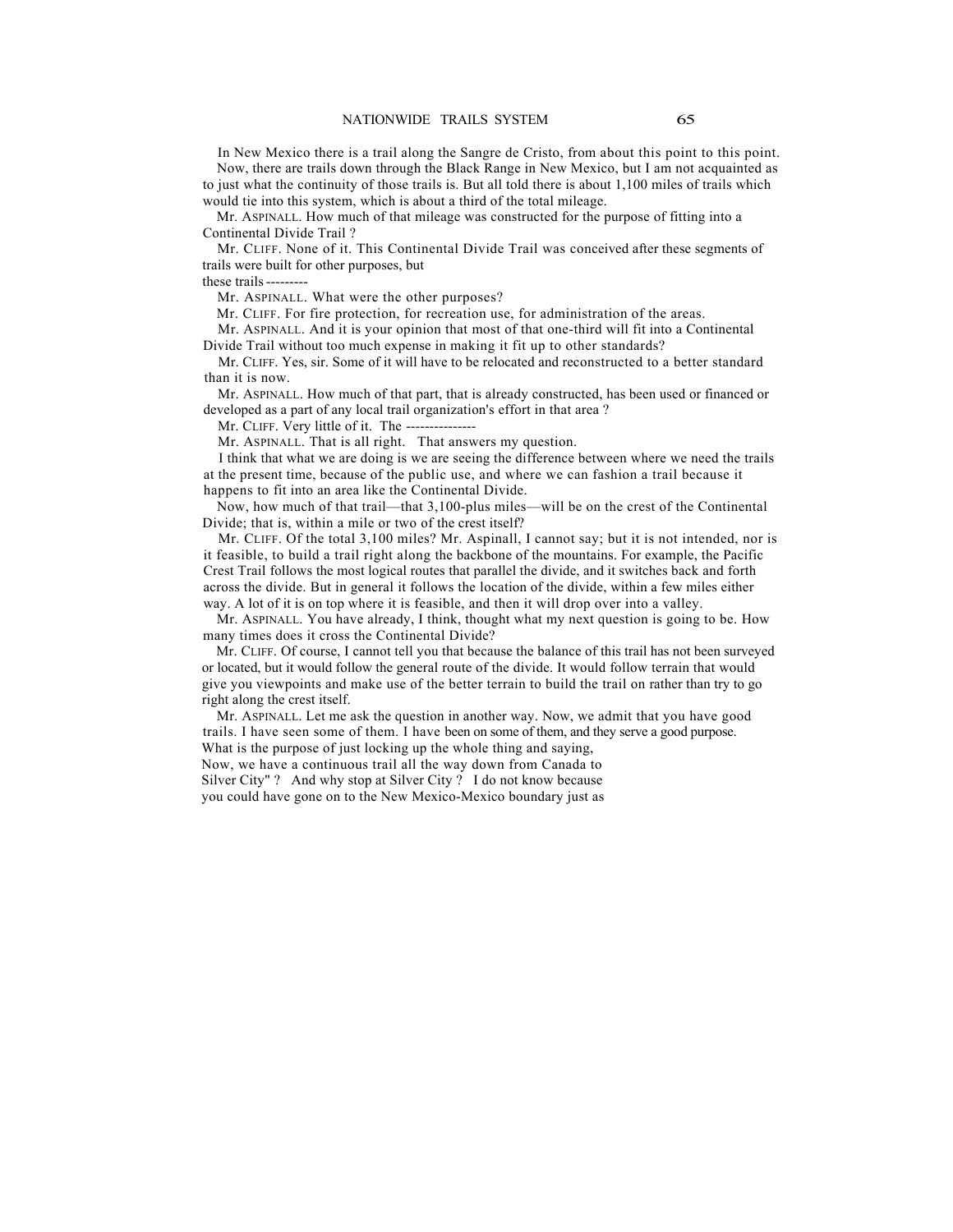well; but that is neither here nor there. What is the advantage of firming up a continuous trail in this area ?

Mr. CLIFF. Well, I think our experience on the Appalachian Trail has told us that there is a lot of interest in having a trail that goes along the mountains from New England to Georgia, and there are quite a few people who travel the full length of the trail. Most of that trail use is by people that just use segments of it, but they like *to* get from one segment to another. And to tie this thing up into one trail makes it more usable by more people and gives people that want to use it some alternative rather than just travel in a local area.

The same thing is true of the Pacific Crest Trail, which is mostly in place. It does need some improvement and relocation because we have some very substandard trail there. But there are people who travel from one section in one State to another along that trail, and it is a real recreation asset.

Now, I am sure the same thing would happen in the Continental Divide Trail, that there are people who would vise long sections of the trail; others use shorter sections, but they want to travel from one area to another.

Mr. ASPINALL. This has been a part of the West for a long time. How many people do you think would annually travel the 3,100 miles of the Continental Divide Trail ?

What I am trying to figure out is: Is there any real necessity of having a continuous trail at the present time, or should we take care of those areas and build in those areas where the people want to use them ?

Mr. CLIFF. Mr. Aspinall, I am sure that the great majority of the people would never travel the entire 3,100 miles. I do know that the people who travel in Glacier Park would like to have a trail where they could go down into the Bob Marshall Wilderness; and there are people who travel in the country south of the Bob Marshall Wilderness that would make a trip through the Bob Marshall up to Glacier Park. There are people in your State who have promoted this Continental Divide Trail who would like to get on the trail and travel from Montezuma and Empire up into the Rocky Mountain National Park and then go on even further through the Routt Forest into Wyoming.

Mr. ASPINALL. They do so without a trail at the present time.

Mr. CLIFF. They can use this trail a great deal without having to *\* travel the full length of it, but the full length of it will be traveled in the aggregate by people who travel different sections.

Mr. ASPINALL. YOU spoke about the wear and tear on the trails. It is true, is it not, that part of the trail here would be around the Denver area in Colorado, which is a part of the Continental Divide area? ; They have worn that down quite a little bit, have they not ? They have destroyed some of the values of that area; haven't they ?

Mr. CLIFF. It gets very heavy use: yes, sir.

Mr. ASPINALL. And if you have a single trail like that, don't you expect heavier use than if you use all the trails that you might have in the 10-plus different forests in my own congressional district?

Mr. CLIFF. We need to improve other trails in those 10 forests to take care of the use we are now getting. And part of this program is to promote and encourage the development of the other forest trails.

Mr. ASPINALL. But you know, Mr. Cliff, that what is going to happen is if we accent or give emphasis to important trails like this, your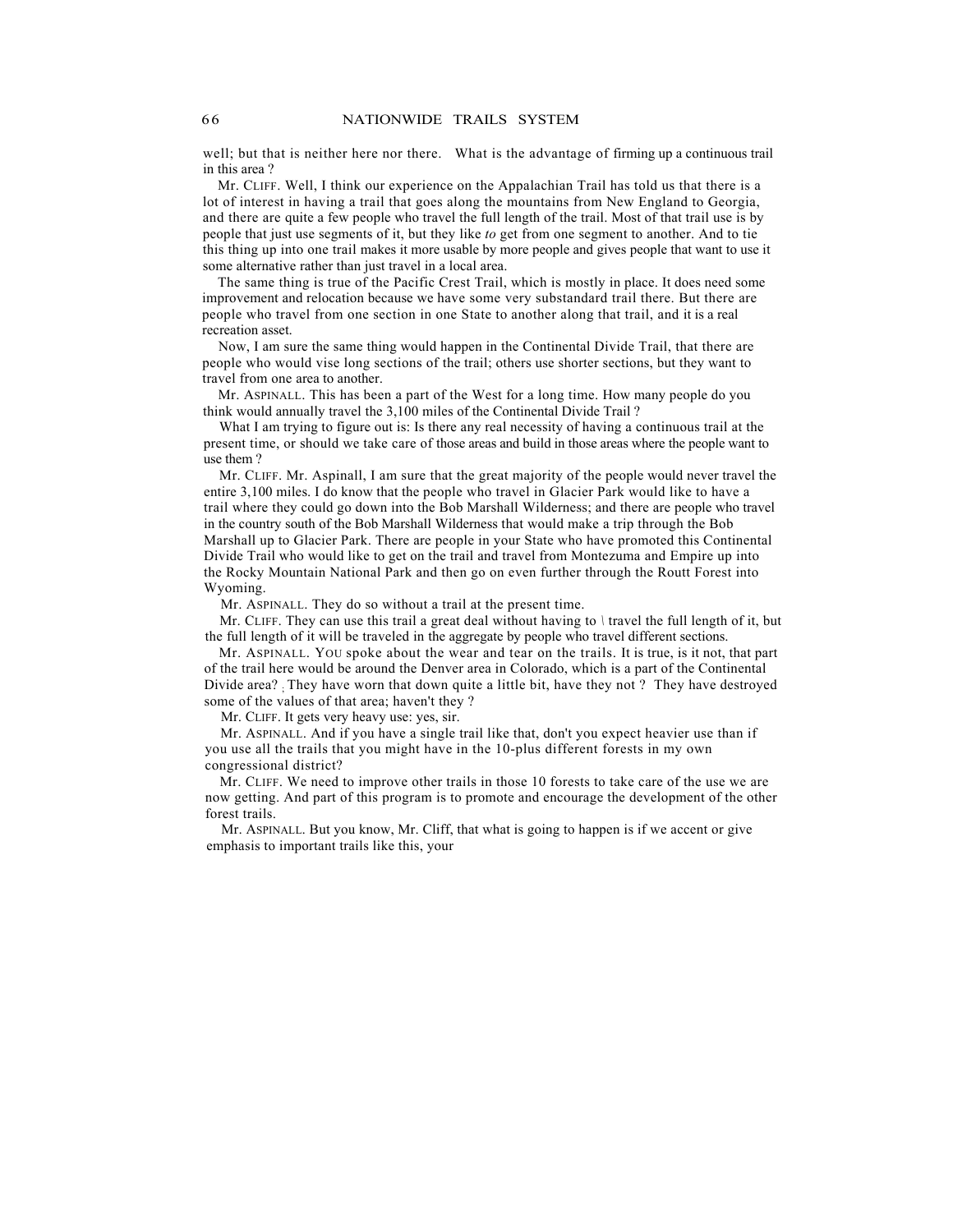programs are going to have to suffer; and the work that you do in the Forest Service will suffer, because there just is not money enough at the present time to do both of these jobs adequately.

Mr. CLIFF. We are working at both of them right now, sir. We are spending about \$4 million a year on trail construction. We intend next fiscal year to spend an additional \$1 1/2 million; that is, to increase the \$4 million by 1 1/2 million. We have a big trail maintenance and construction job on our hands, and this fits right into what this program proposes. It is not only to develop the national scenic trails, but to develop the other trails.

Mr. ASPINALL. I do not like the way you put that because you do not have to go to these trails in order to have scenic values. Some of your best scenic values are entirely off of the trail system that you have as far as Colorado is concerned.

Mr. CLIFF. That is correct. And we have trail systems that serve those, too. They are in the category of trails which the bill calls forest and park and other recreational trails.

Mr. ASPINALL. You do have, in the Fourth Congressional District of Colorado, large mileage of trails that need rebuilding and attention at the present time, is that correct, or is it not *%*

Mr. CLIFF. That is correct.

Mr. ASPINALL. Areas where more people go, than there is any possibility of people going, insofar as some of these areas on the Continental Divide Trail in Colorado is concerned—at least for the next 10 years or so. Yet we are authorizing, or we will authorize by this legislation if it is enacted, that emphasis be placed upon a trail that will receive less use or the least use of these trails.

Mr. BAKER. Mr. Chairman, in terms of emphasis, I think it would be fairer here to say that the emphasis is on four different kinds: The national scenic trails, the State park and forest trails, Federal park and forest trails, and the metropolitan trails.

Now, there is a priority ----

Mr. ASPINALL. That is all, Mr. Baker—just a minute. Just a minute.

Have you read the justification for authorization for appropriations that we got from the Secretary of Interior? If you have not, there is \$35 million and there is not a bit of it devoted to the other categories. That is what I am trying to emphasize here in this hearing.

Mr. BAKER. AS for the forest trails, we have requested an increased appropriation for fiscal year 1968, for further improvement, further development of forest trails that are not a part of the national scenic trails. This would be an addition—

Mr. ASPINALL. You do not have to have any authorization for any part of these four trails located in the national forests at the present time?

Mr. CLIFF. That is correct, for the areas which are in the national forests. We have ample authority now, and we have authorization for the appropriations.

We are using, Mr. Chairman, about 80 percent of our trail construction money on national forest trails other than these four national scenic trails. That is about the proportion we would continue with..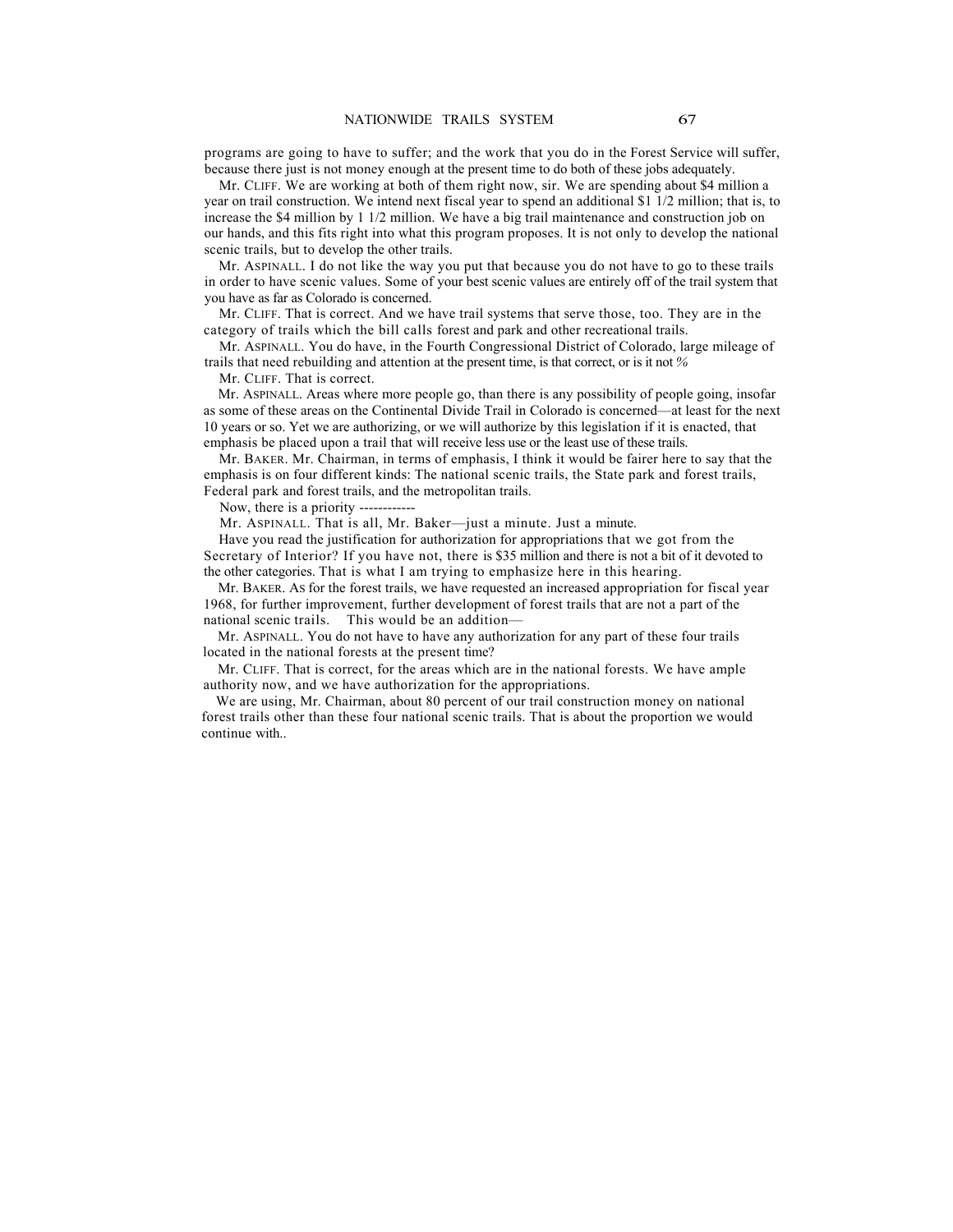Mr. ASPINALL. Mr. Cliff, on page 4 of your statement you have the following phrase:

To help solve this problem we have set up a new recreation management inventory system.

Now, would you please explain that to us ?

Mr. CLIFF. Well, this is a system of collecting information on the use that is now being made of our recreation areas, the amount of use for each area, each unit, each trail, each campground. We are storing this information by electronic data processing so that we will have a better idea of where the recreation demand is, what the use is. This will give us the total amount of trail use, for example, versus use on other kinds of areas so we will have a better concept and can do better planning on where we put our effort.

Mr. ASPINALL. Now, as I understand it, you have it not only in the Forest Service and the Department of Agriculture, but you have it in the Department of Interior, as well; is that correct ?

Mr. CLIFF. The system that I am describing is for the Forest Service. I cannot speak for the Department of Interior, but they are also making, I am sure, similar inventories of use.

Mr. ASPINALL. NOW, how will you be able to tell where to place your trail before you have it in existence to see what use is likely to be made of it?

Mr. CLIFF. Well, we have to make some kind of forecasts on new developments. We have an idea now, a pretty good idea of the use that we are getting on our trails. We have been keeping records for many years. This system is an intensification or a refinement of our data collecting system so that we can do a better job of planning.

Mr. ASPINALL. Well, do your records show at the present time that you have more usage of this kind of an extended trail than of the other trails that you have in the Forest Service?

Mr. CLIFF. The most heavily used trails we have in the Forest Service are the trails that are of this nature, the Pacific Crest Trail and the Appalachian Trail, one in the West and one in the East. And these are tremendous recreation assets. I think a trail on the Continental Divide would be a tremendous recreation asset. It would be a great attraction to bring people to Colorado.

Mr. ASPINALL. YOU must have some idea in mind as to when you expect to complete the Continental Divide Trail. What number of years do you have in mind?

Mr. CLIFF. Well, obviously it is not all going to be built at once. We would build the segments first and improve the segments that are closest to population areas and to prime recreation attractions. In other words, we would try to build those parts where the demand and the use is the greatest.

I would estimate that it would probably take at least 10 years and possibly more to round out this system.

Mr. ASPINALL. Then why did the Bureau of Outdoor Recreation propose appropriations for the 5 fiscal years that they did ? Are these just half-way figures or estimates?

Mr. CLIFF. I think you are referring to the statement which came up with the administration's bill, and there is an attachment there on that statement that gives the estimated expenditures for 5 years.

Mr. ASPINALL. For the first 5 years.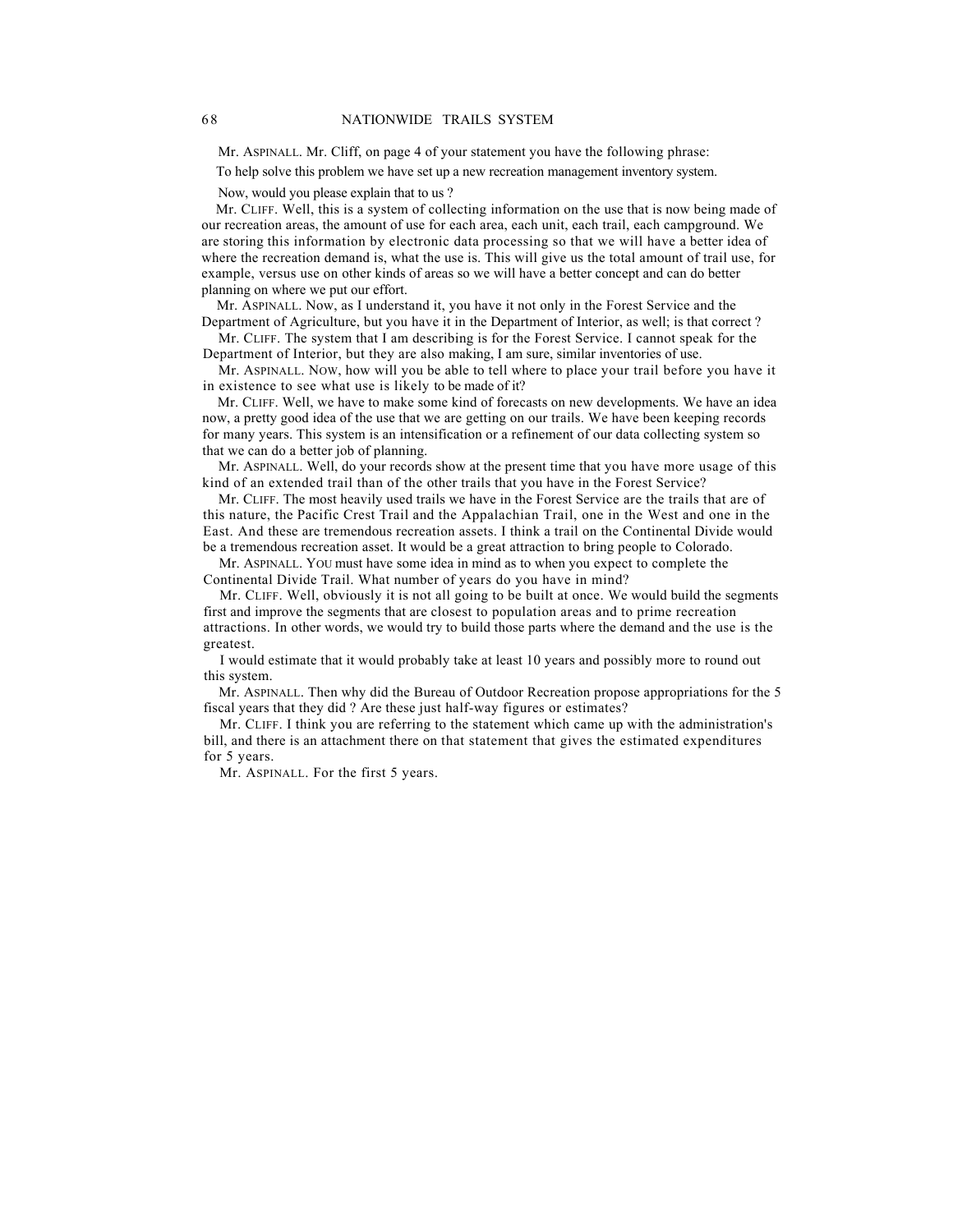Mr. CLIFF. For the first 5 years.

Mr. ASPINALL. But it does not say a thing about how much of the overall program will be accomplished by that time.

Mr. CLIFF. Secretary Udall's letter indicates that for the past 5 years cost of land acquisition would be about \$10 million and for development the costs would be about \$20 million. This is for the four national scenic trails.

It indicates that the acquisition should be completed in the first 5 years, and it would probably take twice that long to do the development work. So as I interpret it, this would indicate a total of \$10 million for acquisition and hopefully that could be reduced by State and private participation, and that would be \$40 million over 10 years for development.

Mr. ASPINALL. Thank you very much, Mr. Chairman.

Mr. TAYLOR. One more question.

Have corpsmen in the Job Corps camps been useful in trail construction?

Mr. CLIFF. Yes, they have, Mr. Chairman, in those areas where we have Job Corps camps. Of course, the Job Corps camps are very widely dispersed, and they only would serve a very small part of the country. We have 47 Job Corps camps under our supervision, and there are over 800 ranger districts in the United States. So you see they are spread pretty thin. But we do use them on trail work. There is a limit to how far you can take them out from camp and get them back. For these sections of trail that would be adjacent to the camps, they can make contribution.

Mr. TAYLOR. Thank you.

The gentleman from Kansas.

Mr. SKUBITZ. Prior to 1965 had there been any concerted drive by any particular groups or segments for Federal participation in these four trailways ?

Mr. CLIFF. In which trails, sir ?

Mr. SKUBITZ. Any one of these four, the Appalachian, the Continental, and Pacific Crest or Potomac area trails ?

Mr. CLIFF. Certainly. The Pacific Crest Trail is primarily a federally constructed trail. But in my testimony I pointed out that years ago we entered into agreements with the State of California and the trail groups there for making the connecting links outside of the national forests.

The Appalachian Trail is a prime example of where private people have taken the leadership, but they have urged participation, encouraged participation by the Federal agencies, and we have participated. We have made the land for rights available. We have helped construct the trails and have done a certain amount of the maintenance work. Their interest is to make this trail, this Appalachian Trail secure so that it does not get pushed off the map by highways or some other development. They are urging participation of the Federal Government to try to get the necessary rights-of-way.

Mr. SKUBITZ. In other words, there have been groups through the years, prior to 1965 that wanted the Federal Government to get into this?

Mr. CLIFF. Oh, yes; very much so.

Mr. SKUBITZ. That is all, Mr. Chairman.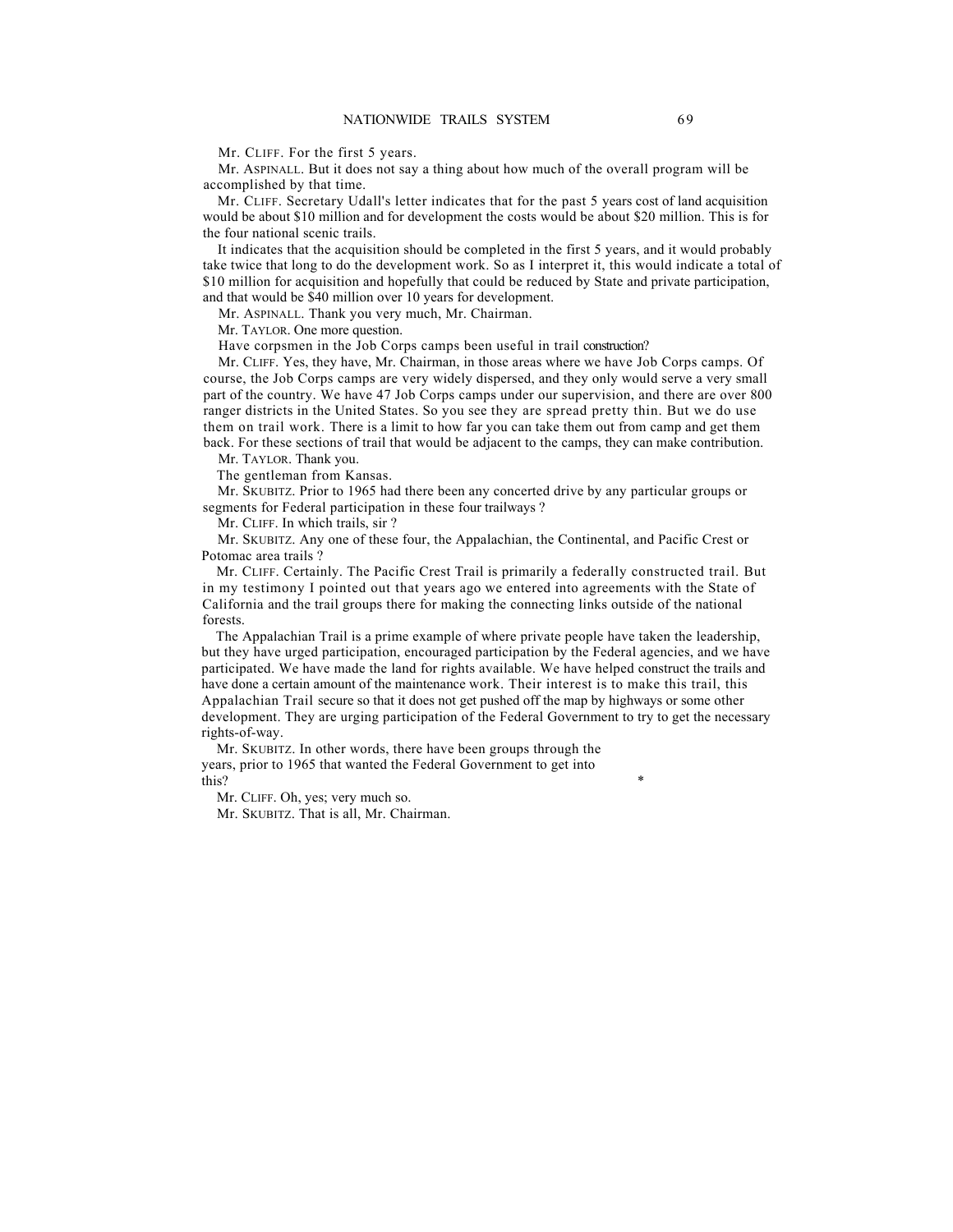Mr. TAYLOR. The gentleman from Texas.

Mr. WHITE. NO questions. Thank you.

Mr. TAYLOR. The gentleman from New York.

Mr. RUPFERMAN. I am not so sure that it is a good idea to have this divided or joint jurisdiction between Agriculture and Interior, but at least if you have it, you should have guidelines. You do have guidelines in the section on development and administration of the first four trails. I find that in sections  $l(d)$  and  $l(j)$ . I am just curious how you develop the guidelines and as to who controls what when you get to these other trails that would be considered.

Mr. BAKER. Mr. Kupferman, this would be on the basis of which land managing agency has the preponderance of already owned land that the trail would cross.

Mr. Kupferman. It is strictly territory that determines it.

Mr. BAKER. Yes, this would determine the basic or primary jurisdiction. Then both Departments would cooperate, where we have a special ability or capability of assisting on all trails.

Mr. KUPFERMAN. Well, is it just territorial or is it that part of the territory that might have more application? For example, forest land might be more germane than simple agricultural hind. I am not an expert here. I am just asking.

Mr. BAKER. This would be based mainly on the preponderant managing agency. If the preponderance goes through the national forests, it would be Department of Agriculture responsibility. If it is mainly through Bureau of Land Management land, it would be mainly a Department of Interior responsibility.

Mr. TAYLOR. The Congresswoman from Hawaii.

Mrs. MINK. Thank you, Mr. Chairman. I just have one question.

I wonder if you would tell me in terms of the Department of Agriculture and their concerns with the forest reserves, T\hat is the extent of the trails that now exist on land under your jurisdiction?

Mr. BAKER. A hundred thousand miles. Ed, you should say more about that.

Mr. CLIFF. We have just a little over a hundred thousand miles now. Much of it is very low standard and needs to be upgraded for recreation use. These trails, as we have discussed before, were originally built mostly for fire control and administration purposes with a very small amount of attention to recreation. Now we are thinking more in terms of the recreation and public use needs. There are about 73,000 miles that are used for recreation purposes. We do need to upgrade our total trail system at the national forest level.

Mrs. MINK. NOW, does the bill before this committee include the upgrading of existing trails that are already under the jurisdiction of your Department?

Mr. CLIFF. Yes, ma'am, it does. The national scenic trails are only one category. There is a category of trails that is covered by this bill called Federal forest, park, and other recreation trails, which include the other trails in our system.

Mrs. MINK. And what are the funds required to upgrade these existing 73,000 miles that are now devoted to recreation *\*

Mr. CLIFF. I am sorry. I cannot give you that total figure now. I will be glad to supply that for the record. We are spending about \$4 million a year now for construction and reconstruction. Next year we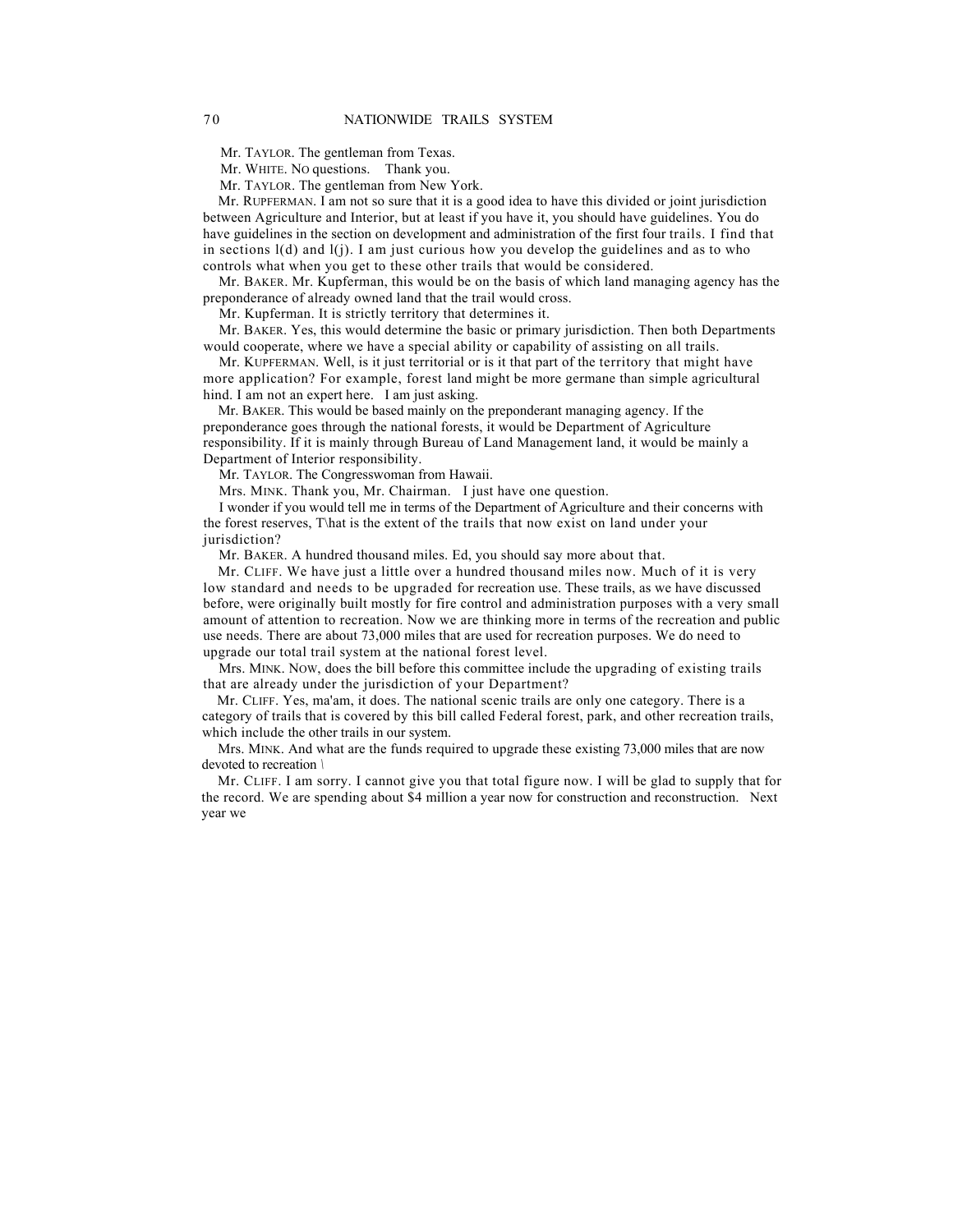will be spending about \$5^2 million. I will have to supply for the record what the total estimated cost of the development of this whole system is.

Mr. TAYLOR. In the absence of objection, that will be put in the record at this point when furnished.

Mrs. MINK. Thank you, Mr. Chairman.

(The information requested appears on p. 78.)

Mr. TAYLOR. The gentleman from Iowa.

Mr. KYL. Continuing with that just a little bit, do you have any figures also concerning the average cost per mile in the development of those originally ?

Mr. CLIFF. Originally?

Mr. KYL. Yes.

Mr. CLIFF. Yes, sir; we can supply that for the record. I do not have it on the tip of my tongue now.

Mr. KYL. That is understandable, of course, with some realization that when we get this bill out on the floor, in whatever form it is at that time, these are the questions that are going to be asked: What might we expect to pay logically, and what would it cost to maintain them?

Mr. CLIFF. Yes.

(Subsequent to the hearing the following letter was received for the record:)

U.S. DEPARTMENT OF AGRICULTURE,

FOREST SERVICE,

*Washington, D.C., April 12,1961.* Hon. WAYNE N.

#### ASPINALL,

*Chairman, Committee on Interior and Insular Affairs, House of Representatives.*

DEAR MR. CHAIRMAN : In. response to Mr. Lee McElvain's telephone request of April 7, here is supplemental information for the record on H.R. 4865, "To establish a nationwide system of trails, and for other purposes."

The average cost per mile of the original development of the National Forest trails system was approximately \$2,000.

Concerning the matter of liability of the Government for alleged negligence on the part of the administering agencies, any suit against the Government would have to be brought under the Federal Tort Claims Act. In the case of injury or damage to persons or private property resulting from the negligence or other actions of travelers on the trails, liability would rest with the person causing the injury or damage. In the absence of negligence on the part of the Government, there would be no liability insofar as it is concerned.

We are assembling the supplemental information requested on vandalism. We expect to submit this information in about 15 days. Sincerely yours,

## A. W. GREELEY, *Associate Chief.*

Mr. KYL. NOW, in regard to these longer stretches of trail, sir, that  $3<sup>7</sup>$ ou already have in the forest system, can you tell us a little about how you manage or administer those trails ? What personnel are involved, and so on.

Mr. CLIFF. The trails in the national forests are administered by our field personnel, primarily our district rangers. There are 154 national forests. They are divided into 820-some-odd ranger districts. The ranger is responsible for the maintenance and the administration of the trail system within his ranger district. The average ranger district would cover about a quarter of a million acres. The ranger has seasonal personnel, guards, trail crews, that do the maintenance and the cleanup on these trails.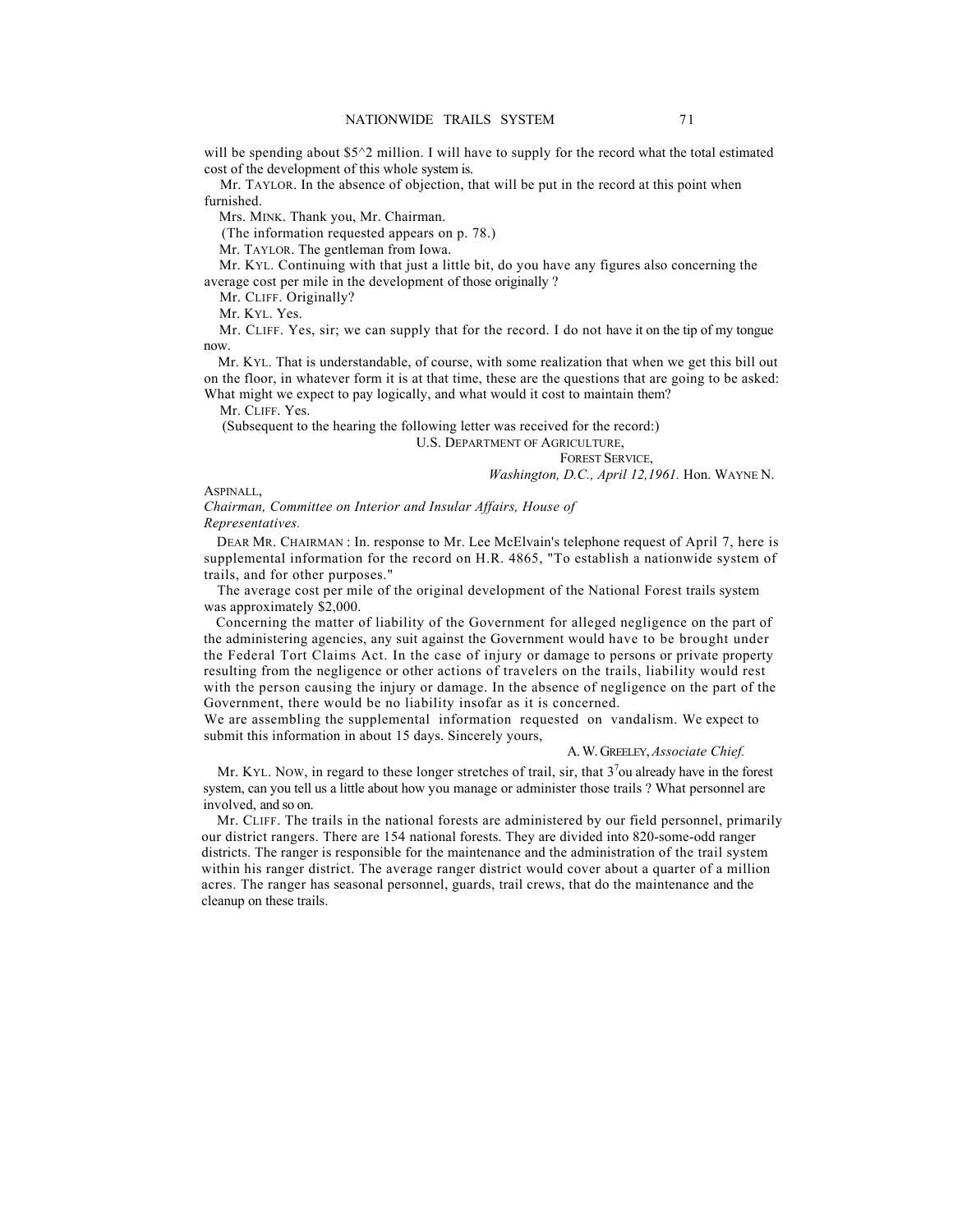We do get some cooperation from private groups, from the users of the trails.

The Appalachian Trail is a prime example of that, probably the outstanding example, but on the other parts of the trail system dude ranchers, packers, and others do some of the maintenance on the trails that they use.

Mr. KYL. NOW, sir, what experience have you had in regard to liability for injury and so on, on these trails'? Are there any plaintiffs who have been successful in collecting damages from fire, from falling, from animals, or anything else?

Mr. CLIFF. The Tort Claims Act protects the users of the facilities that we build in the national forests, recreation facilities, or other facilities. If there is negligence on the part of the Government, they can claim damages under the Tort Claims Act.

Mr. Kyl. Is this the only --------------

Mr. CUFF. That is the only act that I know of. We have an attorney here. He might want to enlarge on this. I do not know of any claims that have been filed or that the Government has paid claims for trail use. We have had claims for injury at campgrounds and on bridges which have been sustained by the courts. There could be some on account of trail use, but I personally do not recall any.

(Additional information *on* this matter will be made a part of the file when received.)

Mr. KYL. NOW, has there been any different experience there in this regard relative to any part of the Appalachian Trail where the Government has acquired easements on private property *%*

Mr. CLIFF. I cannot answer that because we do not try to administer any part of the Appalachian Trail outside of the national forest. And I am not acquainted with what has happened *on* the private property. Perhaps there is someone here who could answer that.

Mr. KYL. DO you now have regulations governing the use of the trails, defacement, et cetera ? And if so, what kind of punishments are provided by the policy or law ?

Mr. CLIFF. The use of these trails are subject to the regulations of the Secretary of Agriculture and, of course, we have regulations against vandalism and defacement. Violations of the regulations is a petty offense. There is a legal limit on the punishment that would be imposed by the Federal Commissioners or the district courts. I think the maximum fine is \$500.

Mr. KYL. The existing penalty is about the same as is prescribed by this bill; is that correct! Mr. CLIFF. That is correct.

Mr. KYL. That is all, Mr. Chairman. Thank you very much.

Mr. TAYLOR. The gentleman from Texas.

Mr. KAZEN. NO questions, Mr. Chairman. That last question answered what I was going to ask.*\*

Mr. TAYLOR. The gentleman from Arizona.

Mr. STEIGER. Thank you, Mr. Chairman.

Mr. Secretary, I notice on page 3 of your fluff-dotted prepared testimony you make mention of the fact that a nationwide system of trails is a relatively inexpensive program. Earlier you referred to the fact that this 100,000 miles of trails that you have is going to cost \$4 million to reconstruct and maintain.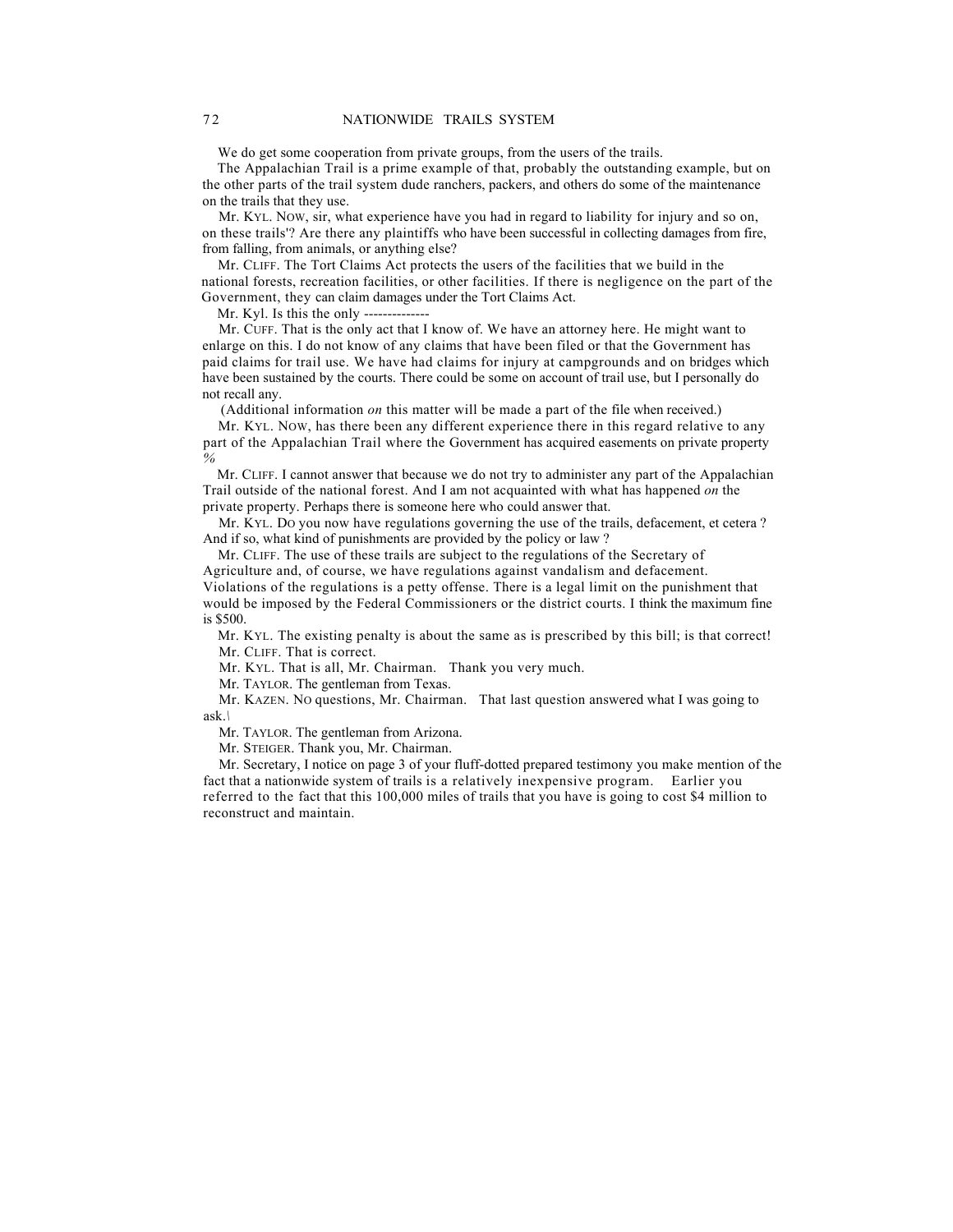I think you will agree this probably is inexpensive relative, as a matter of judgment, to what is expensive. But how do you justify the maintenance and construction of 100,000 miles of Forest Service trails at this time on a request of an appropriation of \$10 million for the construction and for the new construction of somewhere around— of less than 200,000 miles. I find this not inexpensive under any standard.

Mr. BAKER. The major purpose for the nationwide system of trails is to preserve for all time, regardless of what the total population of our country might be, the opportunity for growing numbers of urban people to have the opportunity that you and I had as we grew up *to* participate closely with nature in healthful exercise, to somehow become closer to the natural world----------------

Mr. STEIGER. May I interrupt just a minute ?

Mr. BAKER. That these trail systems will provide.

Mr. STEIGER. May I interrupt, Mr. Secretary ?

Mr. BAKER. Yes.

Mr. STEIGER. It is obviously your feeling and the feeling of the administration that the hundred thousand miles of trails within the Forest Service now will not meet this need, is that correct ?

Mr. BAKER. They will not meet it as well as a coordinated system of trails, of which those are a part.

Mr. STEIGER. Well, Mr. Secretary, I think to get very specific, and perhaps you prefer that Chief Cliff answer some of these—well, I will have to come back to you because you mentioned a 200-foot wide average.

Now, I assume that maximum, but you did use the word "average."

Now, do you mean to imply that there are going to be areas which will have more than a 200-foot right-of-way ?

Mr. BAKER. I think the limit that we put on this was an average of about 25 acres per mile.

Mr. STEIGER. Well, Mr. Secretary, is this going to be preserved in some cases by fencing, for example?

Mr. BAKER. There is no intention to use any fencing on this trail system at all.

Mr. STEIGER. On that part of the Appalachian Trail which is in the Forest Service system, what is the average width of the right-of-way there?

Mr. BAKER. On that one—Ed?

Mr. CLIFF. Where the Appalachian Trail crosses through the national forests, we have an agreement with the Appalachian Trail Conference that we will manage the land on each side of the trail in a way that will protect the scenic values for a mile on each side.

How, this does not mean that we discontinue multiple use. It means that we would conduct our timber-cutting operations and any other developmental operations in this strip in a way to preserve the scenic values visible from the trail.

Mr. STEIGER. SO you have conformed more or less to the terrain, specific terrain rather than an arbitrary footage?

Mr. CLIFF. Yes, sir. The width that would be necessary to protect the trail side would be a variable width. Where there are places that you need shelters and some campgrounds, you may need more than 100 feet there. Much of this trail system will go through open range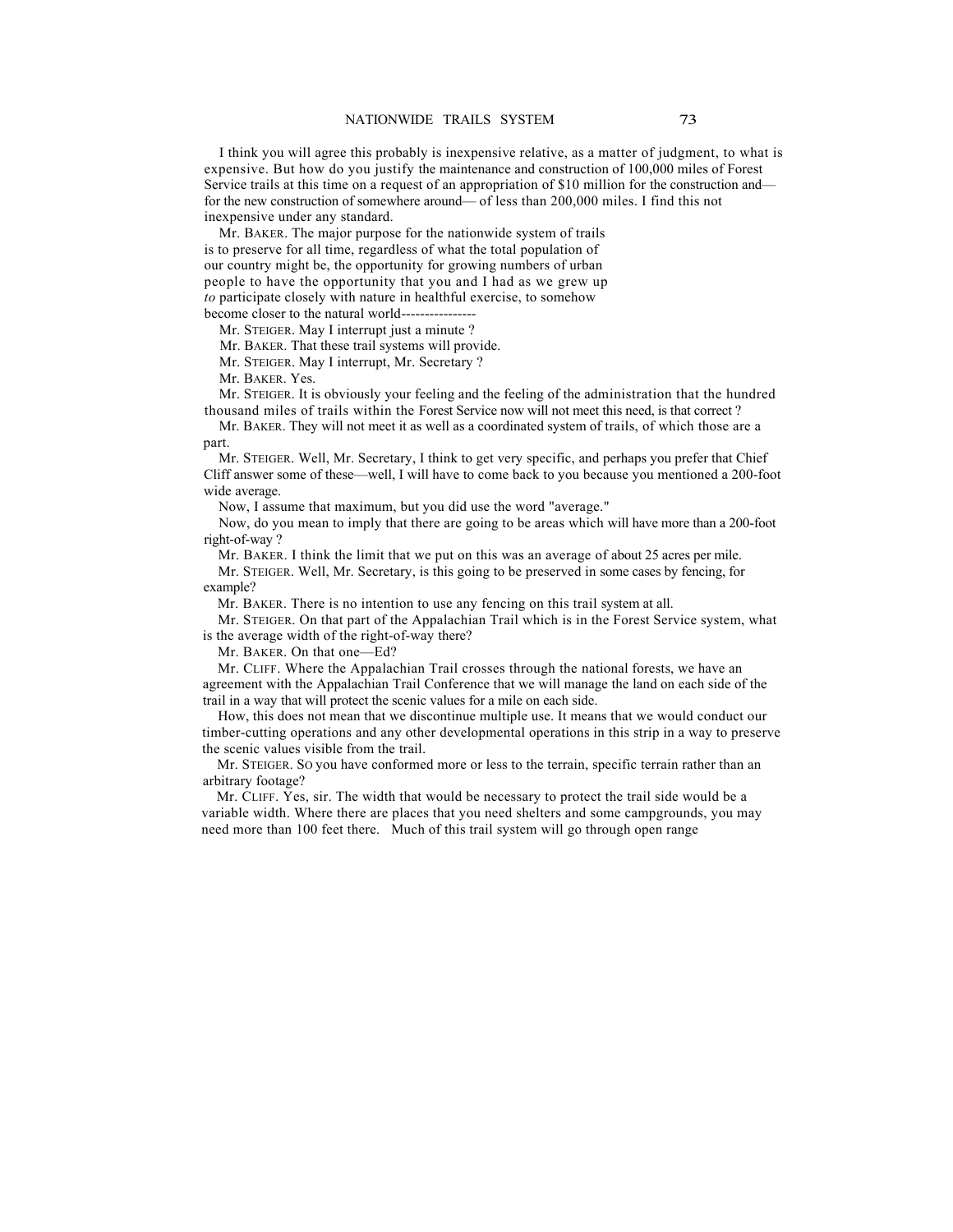country. I cannot conceive that you would need to modify management at all on the open range country to protect a range scene. The only thing we would be interested in there is to keep the hotdog stands, or some other undesirable development of that kind away from the immediate side of the trail.

Mr. STEIGER. Well, Chief Cliff, of this 100,000 existing miles, how much of it is unused lumber roads, fire roads, dual-purpose roads and trails ? In other words--------------

Mr. CLIFF. Essentially none of it is—let me say it this way.

This 100,000 miles that I spoke of is virtually all the trails that were constructed as trails. Now, there is some of it—and I cannot say how much, but it is inconsequential—that may have been logging roads at one time and reverted to a trail after logging ceased. But most of it was constructed originally as a trail or a marked way through the country.

Mr. STEIGER. What you are saying is, in addition to the 100,000 miles of planned trails, you have got probably three or four times that much mileage in other access roads through the national forests.

Mr. CLIFF. We have around 150,000 miles of forest roads; yes, sir.

Mr. STEIGER. Yes. So we are talking about 250,000 m the national forests, and you are asking this committee to approve an additional trail or trails whose sole virtue seems to be based on continuity.

Now, I must admit I share the chairman of the full committee's concern of this obsession for the continuity of a trail that will appear on a map as a continuous line.

Some very hasty calculations, for example, indicate that a man who is able to travel at 5 miles per hour—which would be a pretty good man—in the Pacific Crest, it would take him 78 days to traverse the Pacific Crest Trail. I think you would be safe to say, as you indicated, that very few people will endeavor to traverse the entire route. There must be within responsible recreation perimeters of the population centers, there must be places where this money could be spent more intelligently to preserve, as the Secretary has indicated, as well as to meet the immediate needs, and it is entirely possible that what started out here as a motherhood bill could use some real reexamination. And I know—I'm not asking you to have second thoughts on the matter because I recognize your position, but T do think in fairness to those ^\ho might criticize the speed with which this bill is approved—I think the fact that the Forest Service alone has some 250,000 miles of access routes—and most of it that I am familiar with is very attractive, and I think the Forest Service does a very adequate "job— I think that this must be taken into account when we talk about impressive need to preserve the fluff-dotted sky for the future.

Excuse me, Mr. Secretary, but that was a very romantic phrase, I will have to admit.

Mr. BAKER. I am glad you liked it, Mr. Congressman.

Mr. STEIGER. The content here seems to be a little overwhelming, as we examine it, and I think that with all the Forest Service responsibilities which they now have, to talk about building a trail on the Continental Divide where it would take more than a hardy adventurer to pursue a path on the Continental Divide—he would have to be a man of extreme endurance and ability, I think you will agree, to get anywhere near the Continental Divide—I think in that area alone a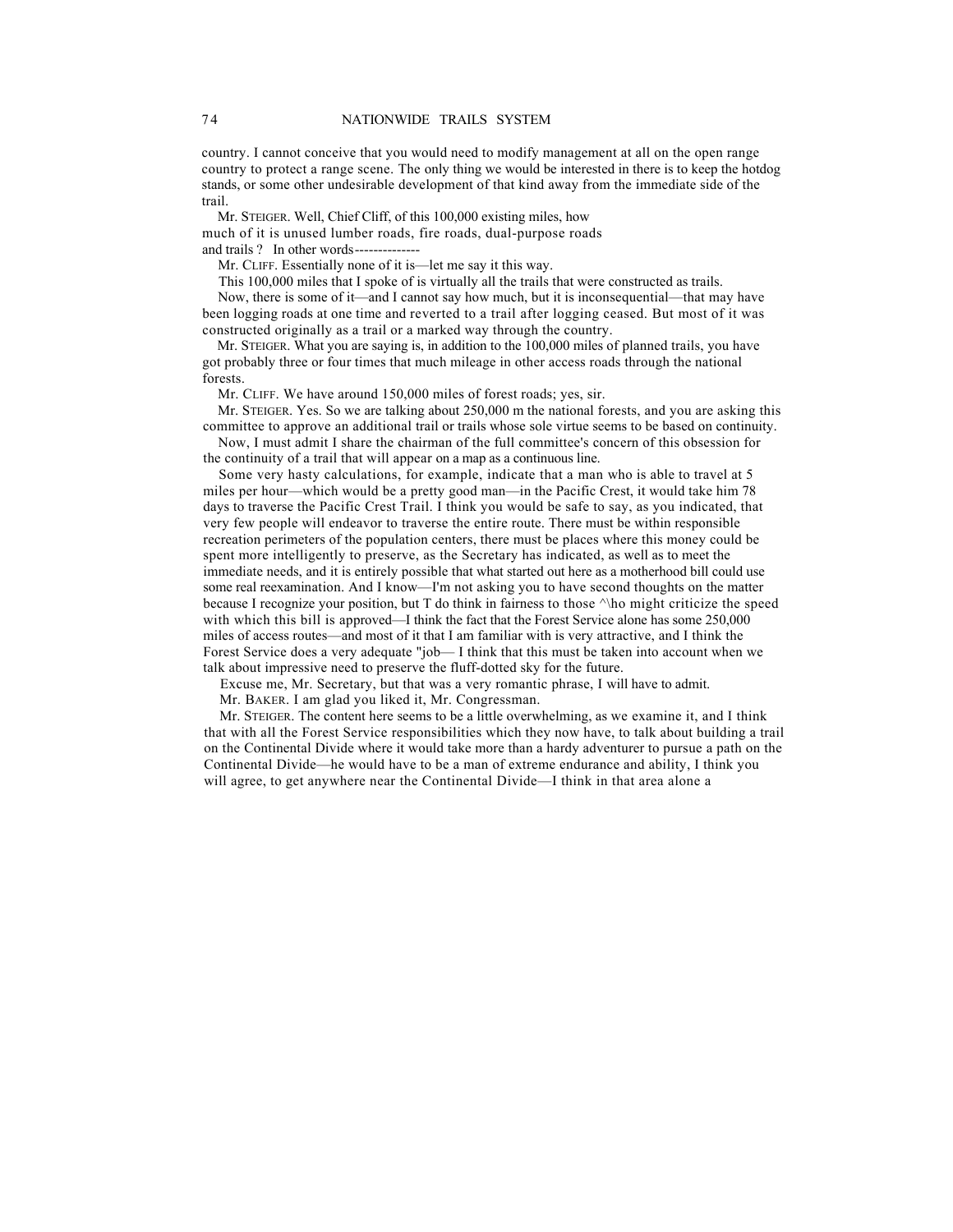series of small or short trails would be far more applicable and probably far more enjoyable and used a great deal more.

Now, again, I rambled on, but I do not expect you to retreat from your position. But I-

Mr. BAKER. If I could interrupt at that point, it seems that one of the important proposals in the bill in laying out the full length of these national scenic and historic trails is to set forth the longrange plan for putting together a trail as the Appalachian Trails Conference did. It is not that any one person will go the entire length, but the different families and different people may want to go different lengths.

Mr. STEIGER. But they can do that now in the forests more near their community or wherever they want to go.

Mr. BAKER. And if you do not block it out now while we have got an opportunity to obtain the corridors, then you are closed forever from having a continuous trail.

Mr. STEIGER. But you are blocking out wilderness area. You have got the forests certainly blocked out, which is self-serving protection.

Mr. BAKER. Not the entire length of any trail.

Mr. STEIGER. The only thing you are preserving is the continuity of the trail itself, and I seriously question the value of the simple continuity.

It does not mean anything except that the mapmaker will be able *to* draw an unbroken line.

Mr. CLIFF. I am sure that you will be interested in hearing the testimony of the people in the Appalachian Trail Conference—it is made up of a large number of local trail clubs; each one has a particular interest in a segment of this trail, and the club maintains it, and they actually built segments of this trail—as to how they feel about having a continuous Appalachian Trail. I think they can shed some light on this, and I am sure the people in the East consider this continuous trail as a terrific recreation asset. I know from experience that the Pacific Crest Trail, which has been usable for some years now, is a terrific recreation asset. People use different parts of it, just the same as I use different parts of the highway system. I do not travel clear to the west coast every time I get on one of the highways. I use segments of the highway. But if I want to go and use other segments, I want some sections so that I can do it.

Mr. STEIGER. I think you recognize the lack of validity of that analogy, though. Chief, because in fact, this is exactly my point. I think we may be obsessed with the highway syndrome in preserving this line of continuity. I think the need is there. I think you have demonstrated the need. I wonder if this is the best way to attack it though.

Mr. Chairman, I have taken far too much time. Thank you.

Mr. TAYLOR. The gentleman from Idaho.

Mr. MCCLURE. Thank you, Mr. Chairman.

Mr. Secretary, you said—I would like to return a moment, if I can, to this question the gentleman from Arizona posed in regard to the average width, and your answer to him as I recall was that you had stated an average of 25 acres per mile.

Now, aside from the necessity of lest areas, or campgrounds, would 200 feet be the maximum amount that you are speaking of for right-of-way for a trail *%*

Mr. BAKER. The major purpose for the corridors on either side of the actual footpath itself is to preserve the historic and scenic values

77-355—67----6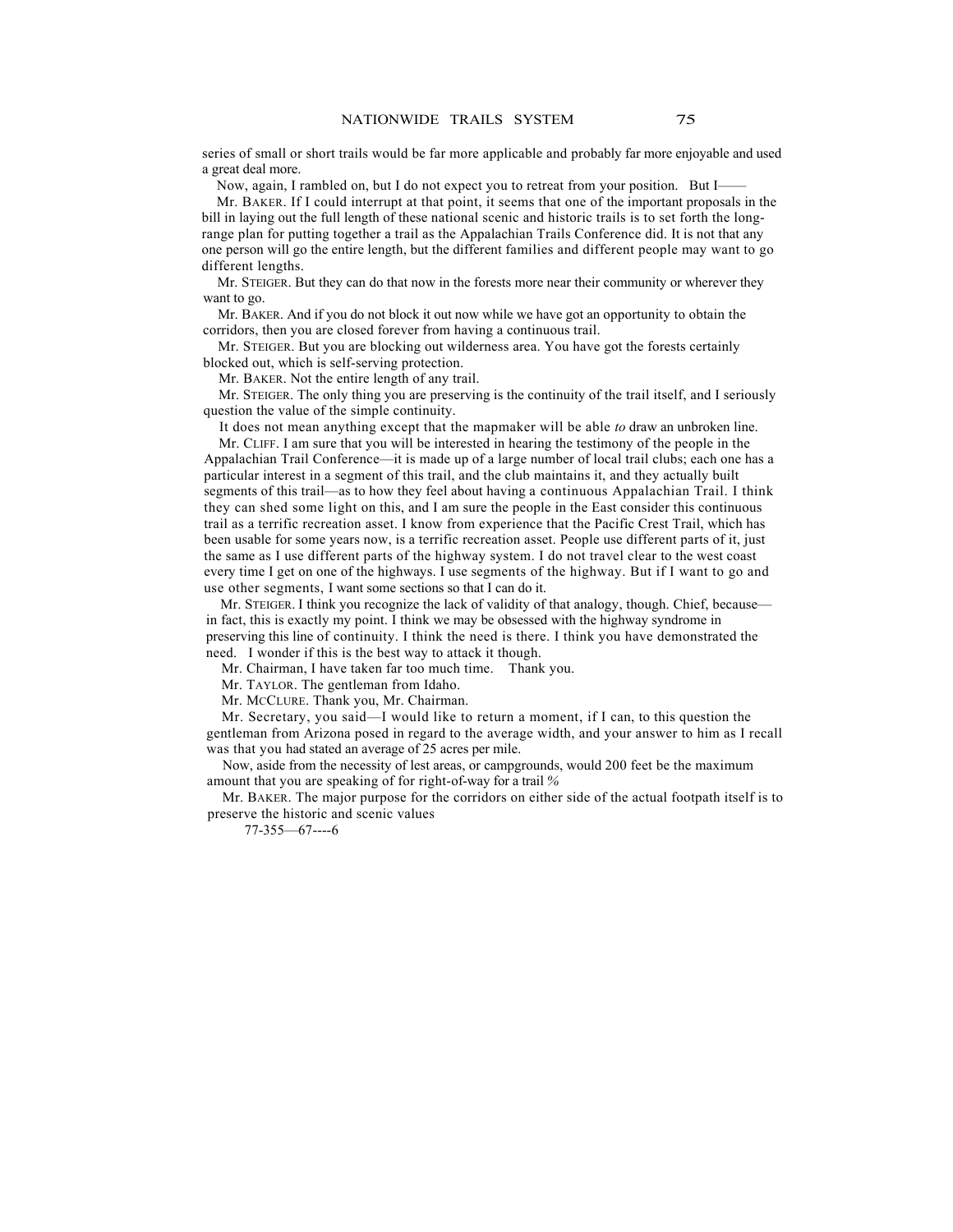### 76 NATIONWIDE TRAILS SYSTEM

that are observable by those who are traversing the trail. In some cases this would not have to be very wide. Outside of already federally owned land, we would hope to acquire this by scenic easement rather than by fee.

Mr. MCCLURE. How much area are you talking about. How much distance are you talking about?

Mr. BAKER. The average for the entire length for these trails would be about 25 acres per mile of trail.

Mr. MCCLURE. Maybe you are not prepared to answer it, I do not know, but are we talking about, as we do down here in Mount Vernon— and I am not opposed to what is going on down here, with the idea of acquiring scenic easements for that which lies across the Potomac, but out in my country you can see for miles. Are you talking about scenic easements that extend for miles ?

What is the width of this easement you are talking about?

Mr. BAKER. Our main purpose, as Mr. Cliff has said in answer to the question, is to prevent the encroachment of such things as hot dog stands, the building of commercial, industrial, or residential property right up next to the trail—these sort of things.

Mr. MCCLURE. Well, what is right up next to a trail ?

Mr. BAKER. Ten feet away or 50 feet away.

Mr. MCCLURE. One hundred feet ?

Mr. BAKER, Yes.

Mr. MCCLURE. 500 feet?

Mr. BAKER. If it happened at that particular place that there is a historic or scenic value that should be preserved, it might be that far, yes.

Mr. MCCLURE. A quarter of a mile

Mr. BAKER. YOU have to use the rule of reason on this, I would think.

Mr. MCCLURE. Whose reason ?

Mr. BAKER. The land manager as supervised by his superiors in the managing agency and by the Congress.

Mr. MCCLURE. I think the thing that I am getting to is this, that the people want to know what standard is being applied and by what standard will we be "judging this. I think this is not just simply this piece of legislation, but many others, also. Who is to have the discretionary authority ? Whose reason are we applying to these problems ? And the bill does not state it.

Mr. BAKER. Well, you do have the maximum per mile that has been read and is now being read into the legislative history. It will not exceed that.

Mr. MCCLURE. Not to exceed 25 acres per mile ?

Mr. BAKER. The bill provides that each trail would have a public advisory committee who would advise and consider this.

Mr. MCCLURE. Well, I think it is a fair statement—I hope it is a fair statement—that the people that I represent here in the Congress do not have a very great faith in the administrative discretion of too many of the bureaus of Government. And I do not mean that as a personal thing. I mean that they are rather independent people that are inclined to make up their own mind as to whether these things are reasonable or not and are not willing to designate or delegate a rather unlimited discretion to people who are not elected by them.

Mr. BAKER. I would see no reason why appropriate guidelines could not be written in.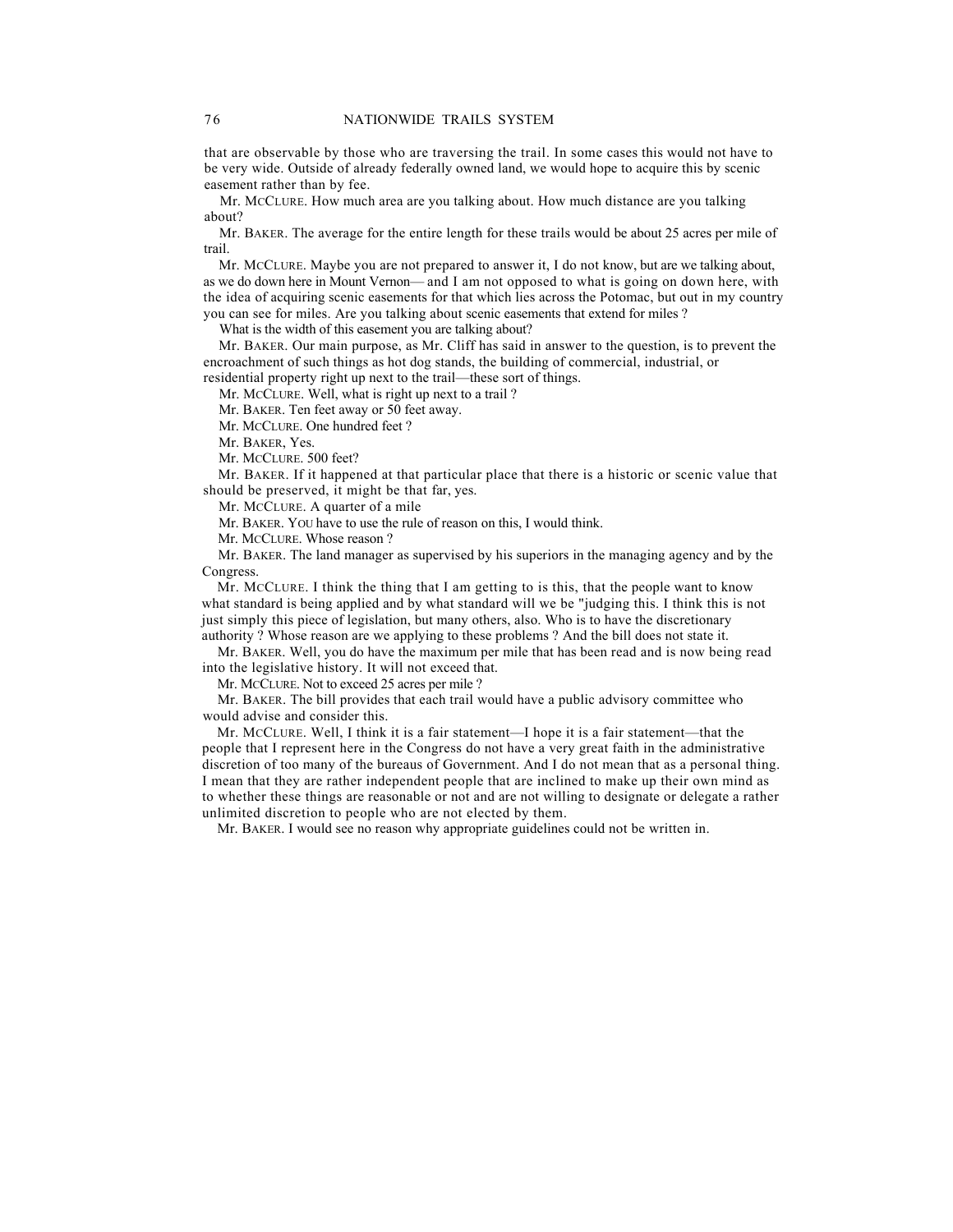## NATIONWIDE TRAILS SYSTEM 77

Mr. MCCLURE. Well, do you have an idea or could you supply such appropriate guidelines ? Mr. BAKER. I think there are some already written into the bill itself and some that have been suggested in the report of this joint departmental study committee.

Mr. STEIGER. Would the gentleman yields

Mr. MCCLURE. Yes, I would.

Mr. STEIGER. Excuse me on that question.

On this 100,000 miles of trails that are now in the Forest Service, what have you found to be the requirement as far as your own administration is concerned with the protecting of a 5-foot trail? Is there an average for the 100,000 miles?

Mr. CLIFF. I do not think there is anything proposed in this legislation that would be in conflict with our multiple-use principle. I think it is compatible with our multiple-use management of the national forests. We do not worry about livestock use along these trails where it goes through open range.

We do modify timber harvesting practices to protect scenic values, but we continue to manage timber right up to and over trails.

I think it is entirely compatible as far as the national forests are concerned with our multipleuse system of management.

Mr. STEIGER. I think it would be critical—excuse me again—I think it would be critical, Chief, because you have had the most experience in this area, except for the parks, and the parks have a unique situation because they do not have a multiple-use situation. It is obvious to me that we could apply whatever standards you have learned through the administration of the 100,000 miles to the lands that are to be acquired for this, the private lands that are to be acquired.

This is where you are going to run into a problem. This is where the whole conflict is going to erupt. And I think it was very appropriate for the gentleman from Idaho to pursue this because I can envision a lot of travel in this area particularly.

Mr. CLIFF. Let's talk about the Continental Divide Trail. There is just a little over 300 miles of this trail route that would be on private land. That is a pretty small percentage of the total—about 10 percent.

Most of that, to my knowledge—and I know this general country very well—is in open range country. There is a little of it that goes through timber country, but most of it is through open range country. And I do not see any reason in the world why the location of a trail through open range country would create any problems after striving to get some agreements that they would not build buildings and things of this kind right up against the trail.

I think the uses are compatible in that kind of country. You may have some different kinds of problems where you go through privately owned timberland, commercial timberland. And it is here where you maybe would need 100 feet on each side so that the cutting would not occur right up against the trail prism. Whatever the Government would have to acquire or the State, if they acquire the rights-of-way, the owners would be adequately recompensed for it.

Mr. MCCLURE. Mr. Chairman, the Secretary indicated that there were some possible qualifications or standards that could be written into the legislation, and it seems to me that if there are some additional standards or some additional qualifications on this that could be sup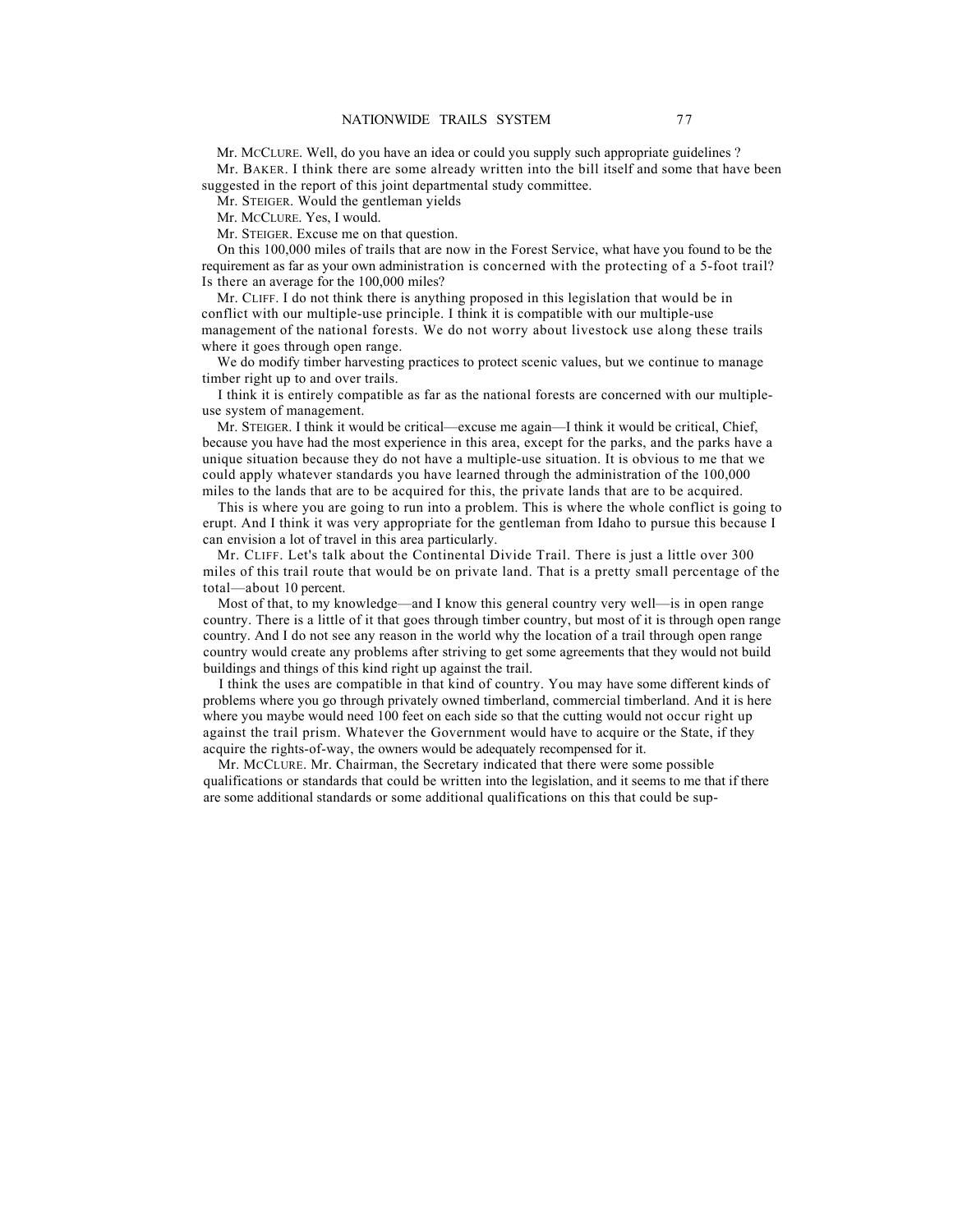plied, I would wish that they would be because I think this is a, very difficult point from your standpoint and ours. If you have such suggestions, I would hope that you would furnish them to us.

Mr. BAKER. We will supply that for the record, Mr. Chairman.

Mr. TAYLOR. In the absence of objection, they will be placed in the record at this point. (The information referred to follows:)

DEPARTMENT OF AGRICULTURE, *Washington, D.C., March 24, 1967.* Hon. WAYNE N. ASPINALL, *Chairman, Committee on Interior and Insular Affairs, House of Representatives.*

DEAR MR. CHAIRMAN : During the testimony of Chief Cliff and myself on H.R. 4863, March 7, 1967, before the Subcommittee on National Parks and Recreation, we promised to provide certain additional information for the record. That information follows.

The estimated cost of upgrading the 73,000 miles of National Forest trails for recreation use is \$80 million, based on current costs. We expect that this upgrading will extend over a period of 15-20 years.

In determining the need for scenic trail corridors and the criteria or standards for protection of these corridors, we must first consider how the trail routes are chosen initially. In the construction of trails, we do not have the restraints of topography that are associated with higher standards of transportation. As compared to other uses, we can select trail locations which offer a minimum of conflict with existing and foreseeable uses. Because of this flexibility, trails can generally be located in a way to minimize adverse effects on the uses of adjacent lands.

The width of the needed corridor along the various segments of the trails will be determined by those factors expected to affect operation and maintenance of the trail, safety, sanitation, protection of adjacent or nearby resources or developments, and protection of the trail character or aesthetics. Some of these factors are related to terrain, e.g., slope, aspect and soil type. Others are types of trail use, type of vegetation, access points, overnight camping or rest and sanitation facilities, stream and road crossings, and distance to and kind of uses on adjacent lands. These factors could result in the need for a trail corridor of only a few feet in some areas to several hundred in others.

As a means of further clarifying the language of the bill with respect to corridor and right-ofway width and protection, the Committee may want to consider the following changes in H.R. 4865. On page 6, line 5, delete the words "provide the maximum retention of" and insert in lieu thereof the word "protect." On page 6, line 15, change the period after the word "recreation" to a colon and insert the following: *''Provided,* that in selecting the location and width of the rights-of-way full consideration shall be given to minimizing the adverse effects upon the adjacent landowner and his operation."

In preparing this information and the alternative language for portions of the bill, we consulted with representatives of the Bureau of Outdoor Recreation. Sincerely yours, JOHN A. BAKER, *Assistant Secretary.*

Mr. MCCLURE. The reason I express this interest, is because it is not just on the scenic trails that we are plagued with this question. We have the same question coming up continually on the scenic rivers. How much is enough? How much scenic easement are you talking about, and what standards within that scenic easement ?

This is a very critical point as far as the people in my area are concerned with respect to the proposed Sawtooth recreation area. What is the standard that shall be applied, and over what areas shall this standard be applied? And there are no definitions, absolutely none that I have been able to discover, that are sufficiently definite to allay the fears or the legitimate demands of the people who own the property.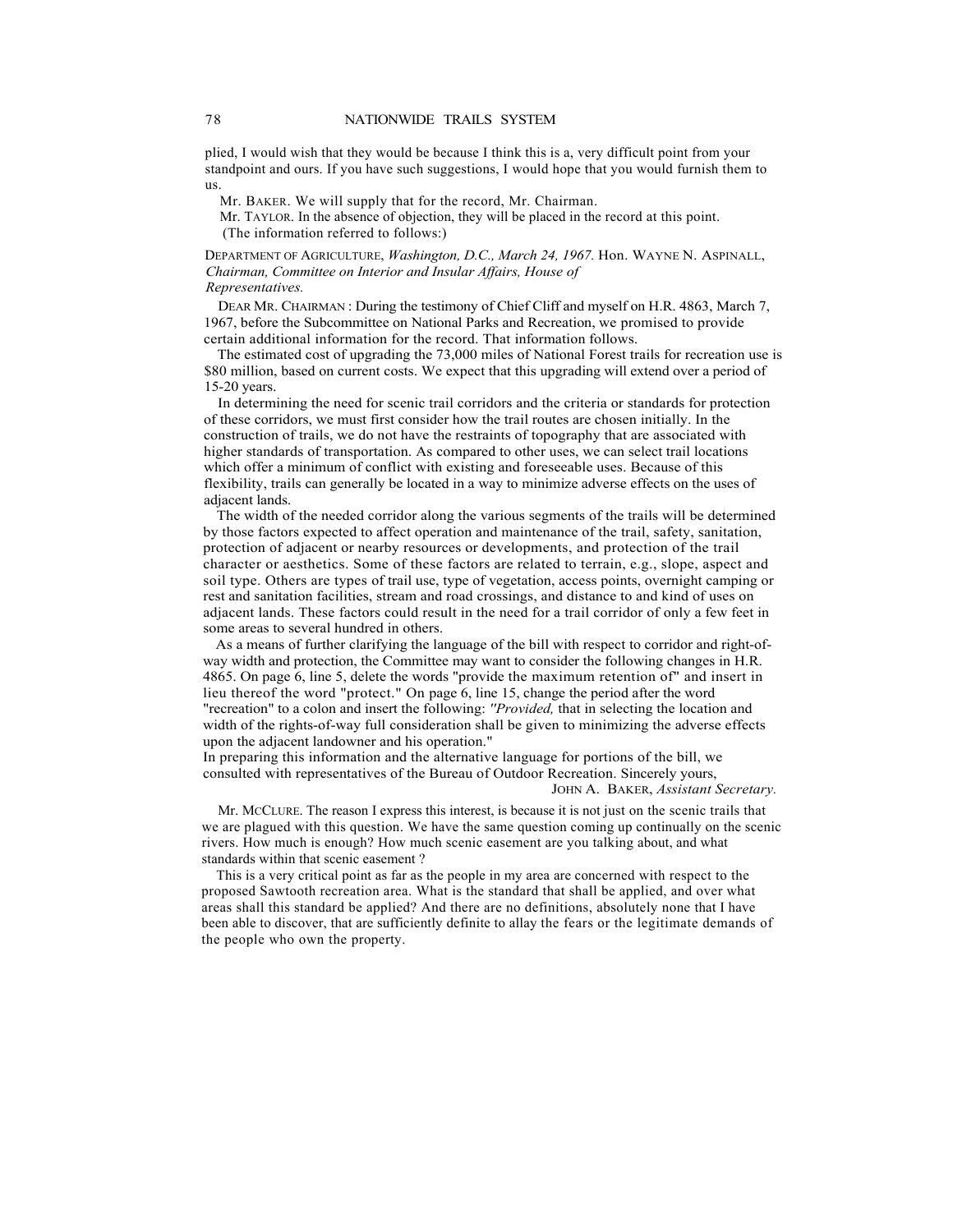Mr. BAKER. The guidelines, Mr. McClure, would not be in terms of feet or area, but the purpose for which they would be established. It seems to me the criteria is what you are striving for here

Mr. McCLURE. The very great difficulty ------------------

Mr. BAKER (continuing). So that everyone could know what the purpose of the Congress was in saying—to have a corridor in addition to the footpath itself.

Mr. MCCLURE. The very great difficulty I see with that lies in the fact that it remains in the discretion of somebody, some person or body, to determine these standards.

Now, I know much of this back country, and an old trapper's cabin, old mining workings, and so forth, are not detracting from the interest, in my opinion.

But the Forest Service has been pursuing the policy in recent years of destroying these old habitations because in their opinion or in somebody else's opinion they detract from the scene instead of adding to it. This is the sort of thing that seems to me is difficult—for us to sit here and write out a blank check to someone who is ill-advised, if at all, as to what their discretion may be in the future as to what is or is not an acceptable standard.

So much for that, because I do not know that we are going to get to an answer on that this afternoon or in this decade.

But in that connection, you talked about acquiring scenic easements. How do you put a value on a scenic easement<sup>1</sup>? How do you value the restriction on the land when you say to the man, "You shall not in any future year use this land for other than X."

Mr. CLIFF. Well, frankly, Mr. McClure, we have not had much experience with scenic easements, but I think we are going to get experience

Mr. MCCLURE. I am sure of that.

Mr. CLIFF (continuing). In this field very fast because some of these recreation demands we know are going to grow. I think to the extent that we can satisfy the requirements for rights-of-way and for such things as protecting the foreground of the Sawtooth range, if we can do this without acquiring the fee title of private property, we want to do so. So we are going to have to learn, I guess, by experience. We will draw on the best advice we can from commercial appraisers to help us assess the values and then in the final analysis I presume the courts will establish some of the values of the privileges that are foregone in granting a scenic easement.

But it is an area where we really do not have much experience.

Mr. MCCLURE. We do not have the answer though, do we, Mr. Cliff?

Mr. CLIFF. We will have to develop them, and we will have the help of the people, the private people we work with, the courts, the private appraisers. In the case of this trail system we had hoped to have the advisory committees in which the States and the local agencies of government are represented to help decide some of the very questions that you are raising.

Mr. MCCLURE. IS it possible that under the legislation this question of the reasonableness of the standards both for the width of the right-of-way and the necessity of scenic easements, be brought back to Congress for a determination from time to time rather than leaving it purely as an executive function ?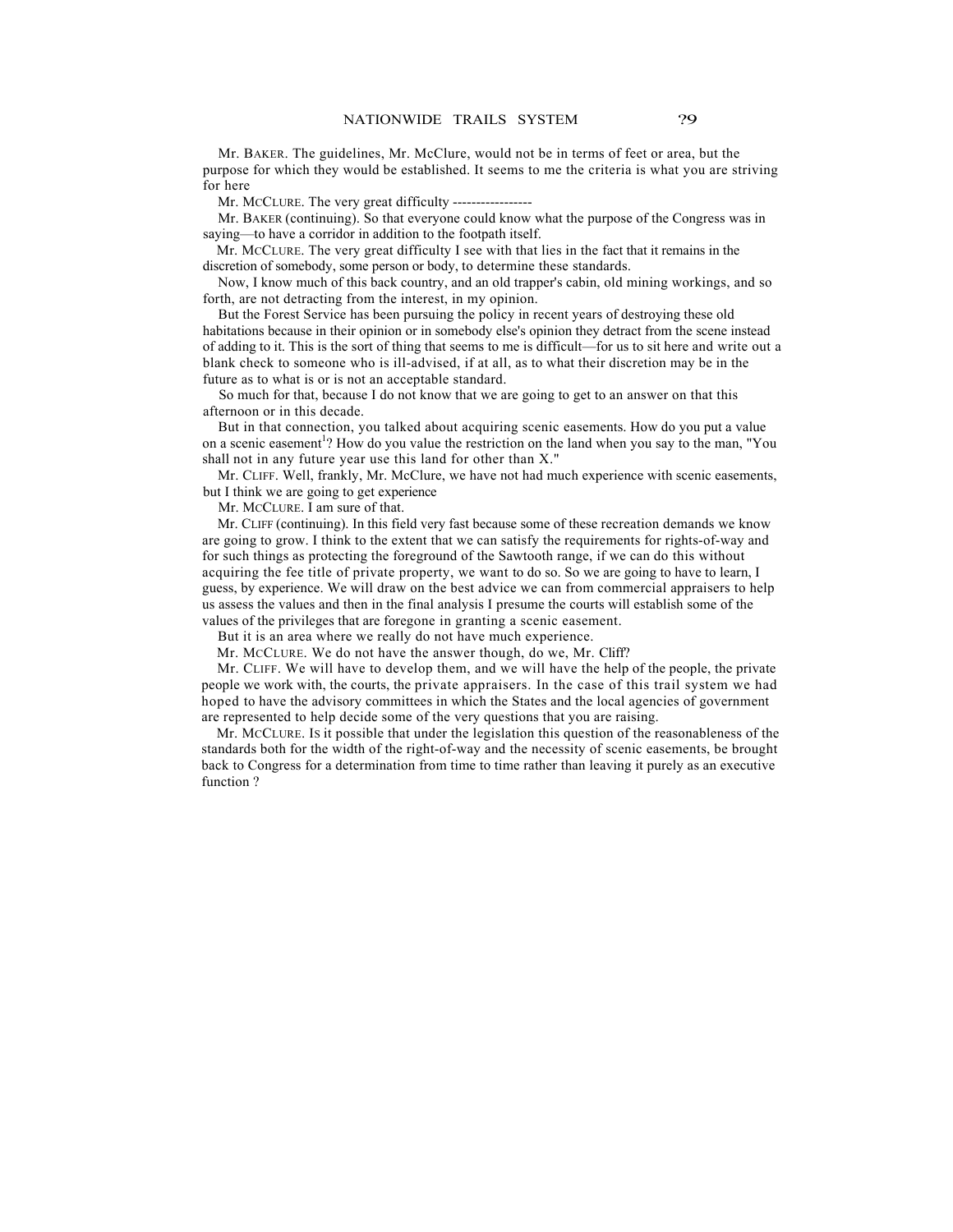Mr. BAKER. Actually, Congress reviews it every year in terms of the review of the program plans and justification for appropriation.

Mr. MCCLURE. But this is an after-the-fact review.

Mr. BAKER. And you would have appropriation requests for certain segments of certain trails. The estimates would have been based on certain acquisitions, so that it would seem to me that Congress has an annual review of this.

Mr. MCCLURE. Well, we are faced here with a bill that calls for an appropriation of quite a sizable sum of money, and we have no idea in terms of specifics exactly what you intend to buy.

Mr. BAKER. This is an authorization bill, and later if we are to get funds we have to justify each dollar.

Mr. MCCLURE. I recognize that.

Mr. BAKER. Then Congress would pass on that.

Mr. MCCLURE. It would be your intention then not to acquire any right-of-way or any scenic easements except those specifically authorized in the appropriation bill ?

Mr. BAKER. I am not quite sure I followed your exact words. The money would not be available to make the acquisition or to perform the development unless it had been appropriated by the Congress.

Mr. MCCLURE. Well, the point ---------------

Mr. BAKER. Congress could exercise whatever review it chose before it made that appropriation.

Mr. MCCLURE. The point I am getting at is this: That the review of Congress that you are implying here would be before the acquisition and not afterward ?

Mr. BAKER. The money would not be available to make the acquisition if Congress did not appropriate it.

Mr. MCCLURE. I am talking in terms of specifics and not generalities.

Mr. BAKER. Well, each dollar appropriated by the Congress ---

Mr. MCCLURE. I am not talking about specific dollars. I am talking about specific acquisitions, land and easements.

Mr. BAKER. Congress could require whatever justification is necessary to assure them that the money is going to be expended the way they want it expended before they appropriated it.

Mr. MCCLURE. Well, the point that I would hope that you would take forward from this is that, at least in my view, if we are to get into an area which is, as Mr. Cliff says, without any guidelines, without any experience and, as you admit, has nothing other than a general statement of intent to guide us to what we intend, that then certainly before we are going out and doing these things in the field, acquiring rights-of-way, taking easements from people, that Congress should have a specific oversight in advance of the fact, not after the fact.

Now, that is just my own view, and I have no idea whether this committee or the Appropriations Committee would agree with me. But certainly it seems to me that in this rather nebulous area we need this kind of oversight.

Mr. Cliff, could you tell me how many of the total miles of these proposed trails, the one specifically authorized here, are on public domain ?

Mr. CLIFF. I think that is in the record some place. On the Pacific Crest Trail there is about 33 miles on public domain.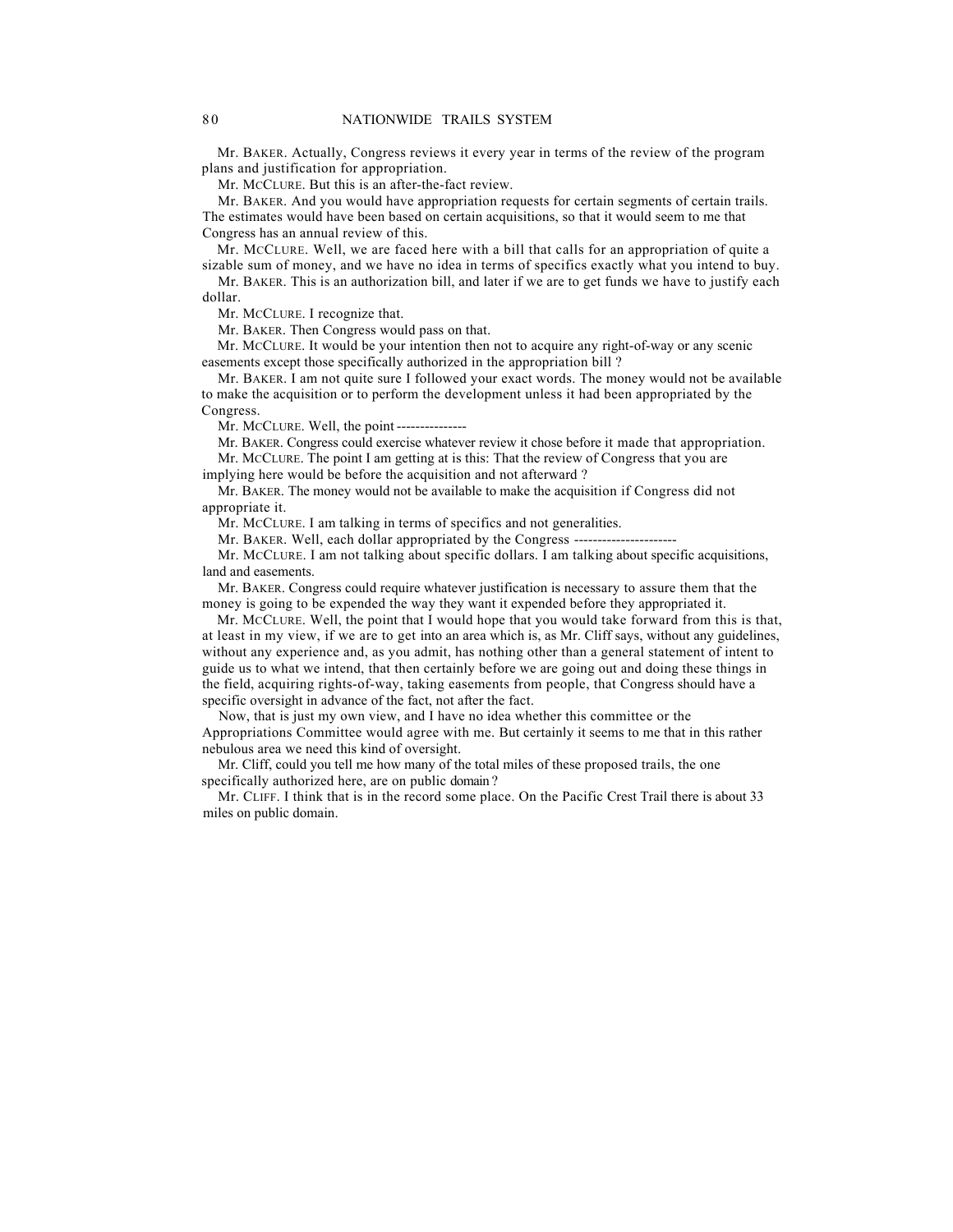On the Continental Divide Trail I am not certain. But there is a considerable mileage as shown by the map. The areas shown in dark orange—or in orange—on the map there is public domain.

Could somebody help with that ?

Mr. HOLMES. We do not have it in mileage, but it is estimated, we think, somewhere around 800 to 1,000 miles. But we are not sure at all on that.

Mr. MCCLURE. Well, how much in aggregate, in all forms of Federal ownership?

Mr. CLIFF. The aggregate on Federal in the Continental Divide is about 2,750 miles. Now, part of that is national park. About half of that—more than half, about 1,500 miles—is national forest.

Mr. MCCLURE. And how much of this would be in presently designated wilderness areas ?

Mr. CLIFF. I would have to check that out. It crosses several wilderness areas. My guess—my offhand guess—would be that it would come out to about 250 miles.

Mr. MCCLURE. And then the balance of this land that lies within public ownership but not now within a wilderness area would be new land, new land which—excuse me. Let me phrase it this way.

The path or trailways that now exist in those areas, encompassed within this system would be a new exclusion of motor trail bikes under this legislation ?

Mr. CLIFF. Under this proposal the motorized trail bikes would not be permitted on any of these national scenic trails.

Mr. MCCLURE. And the only portions of these trails now where they are excluded are those that lie within the wilderness areas?

Mr. CLIFF. That is correct, and in the national parks.

Mr. MCCLURE. Yes. Thank you.

I believe it has been the experience of the Park Service that they get into a lot of problems when some of these tenderfeet get very far away from the edge of the highway, and enough so that they have made some rather drastic restrictions on the ability of people to get more than just a few miles from the edge of the highway.

Do you anticipate this kind of a problem on the scenic trailway ?

Mr. CLIFF. I do not think the problem would be any different than the problem that we have today. As a matter of fact, these trails will be well marked and signed and the purpose of delineating them and marking them is to prevent people from getting lost. Actually, we do not have much of a problem with that. We have about a hundred million incidents of trail use a year. We do have some lost people—but no real problem.

Mr. MCCLURE. I am not speaking of just lost. All kind of difficulties. The reason that I make this statement is that it has been a part of the Park Service criteria that you cannot go more than a half a day's walk from the edge of a highway. At least that is the effect of their restrictions. (Additional information on this matter appears at p. 82.)

Mr. CLIFF. We have no such restriction on the national forests.

Mr. MCCLURE. I think there has been in the past a need for additional funds for forest trails, has there not ?

Mr. CLIFF. Yes, sir.

Mr. MCCLURE. Have you in the past made such requests of this committee and of Congress ?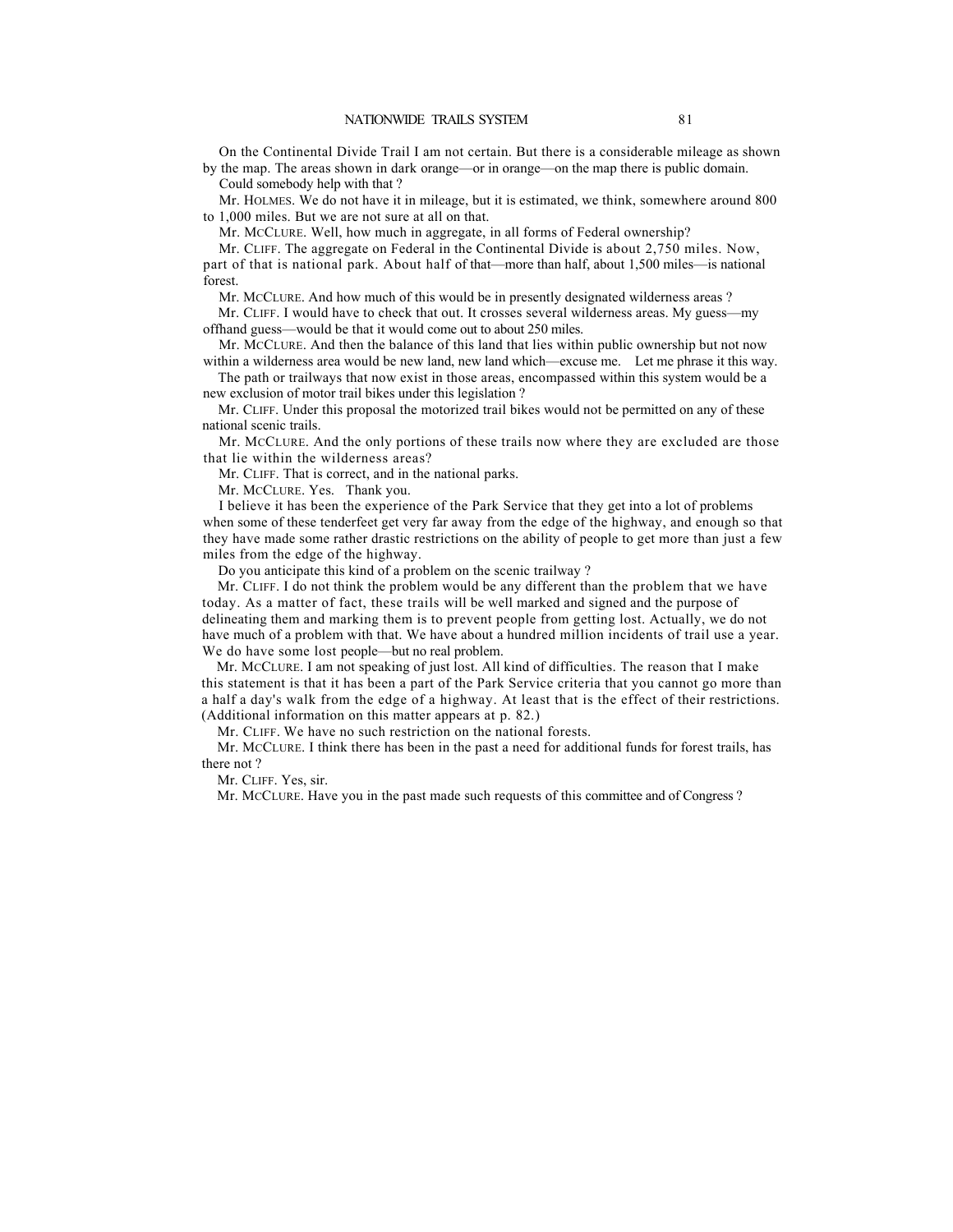Mr. CLIFF. The authorization for trail work on the national forests is in the same authorizing legislation that covers our forest development roads. Over the years we have asked Congress to increase our authorization for roads and trails, and Congress has responded to that.

Last year Congress increased our authorization for forest development roads and trails very substantially, to \$170 million a year.

Mr. MCCLURE. This is a lump sum in which they are not segregated $\wedge$ 

Mr. CLIFF. This is a lump sum in which the roads and the trails are not segregated. It is for both of them.

Mr. MCCLURE. The reason that I make that point is simply this, that I am sure that you are aware of the hunters' and fishermen's complaint that in recent years the Forest Service trails have not been maintained to the same standard that they had been in prior years. And that has been because of a shifting pattern of their own requirements, I am sure, the increased use of air drops and helicopters, parachute drops for firefighting, that you have not had the need for trails. Has there been an effort on the part of the Forest Service to increase—a concerted effort on the part of the Forest Service to increase the maintenance of trails for recreation purposes ?

Mr. CLIFF. Yes, there has. We have increased it substantially in the last 4 or 5 years? And as I testified earlier, we plan on increasing it more next year.

Mr. MCCLURE. Would the funds sought under this legislation supplement or replace that effort ?

Mr. CLIFF. AS far as trails within the national forests are concerned, we will continue to operate under the authorities that we have and have had. The only new authority that this legislation would give us would be to acquire rights-of-way outside of the national forests and develop trails outside the national forests on these two main trails, which would be the responsibility of the Department of Agriculture. And there we would first try to get the States and the local participating groups to do the job.

Mr. MCCLURE. I suppose what I am really getting at is. Are you going to reduce the amount of requests for other frails because of the appropriations made here for trail development in the national forests?

Mr. BAKER. Maybe I better answer that. The answer is, "No."

Mr. MCCLURE. YOU would intend to continue pushing for appropriations for further development in addition to these trails?

Mr. BAKER. That is correct.

Mr. MCCLURE. I certainly wish to add support to that position because I think this network of trails that has been allowed, necessarily, perhaps, to deteriorate in recent years is a major deterrent to getting people out in the forests and the use of these forests on a multiple-use concept, which I further support.

Thank you very much, Mr. Chairman.

(The following was received for the record:)

#### U.S. DEPARTMENT OP THE INTERIOR,

NATIONAL PARK SERVICE. *Washington, D.C., March 20,1961.* Hon. JAMES A.

MCCLURE, *House of Representatives, Washington, B.C.*

DEAR MR. MCCLURE : During the hearings before the House Subcommittee on National Parks and Recreation on H.R. 4865, you spoke about restrictions limit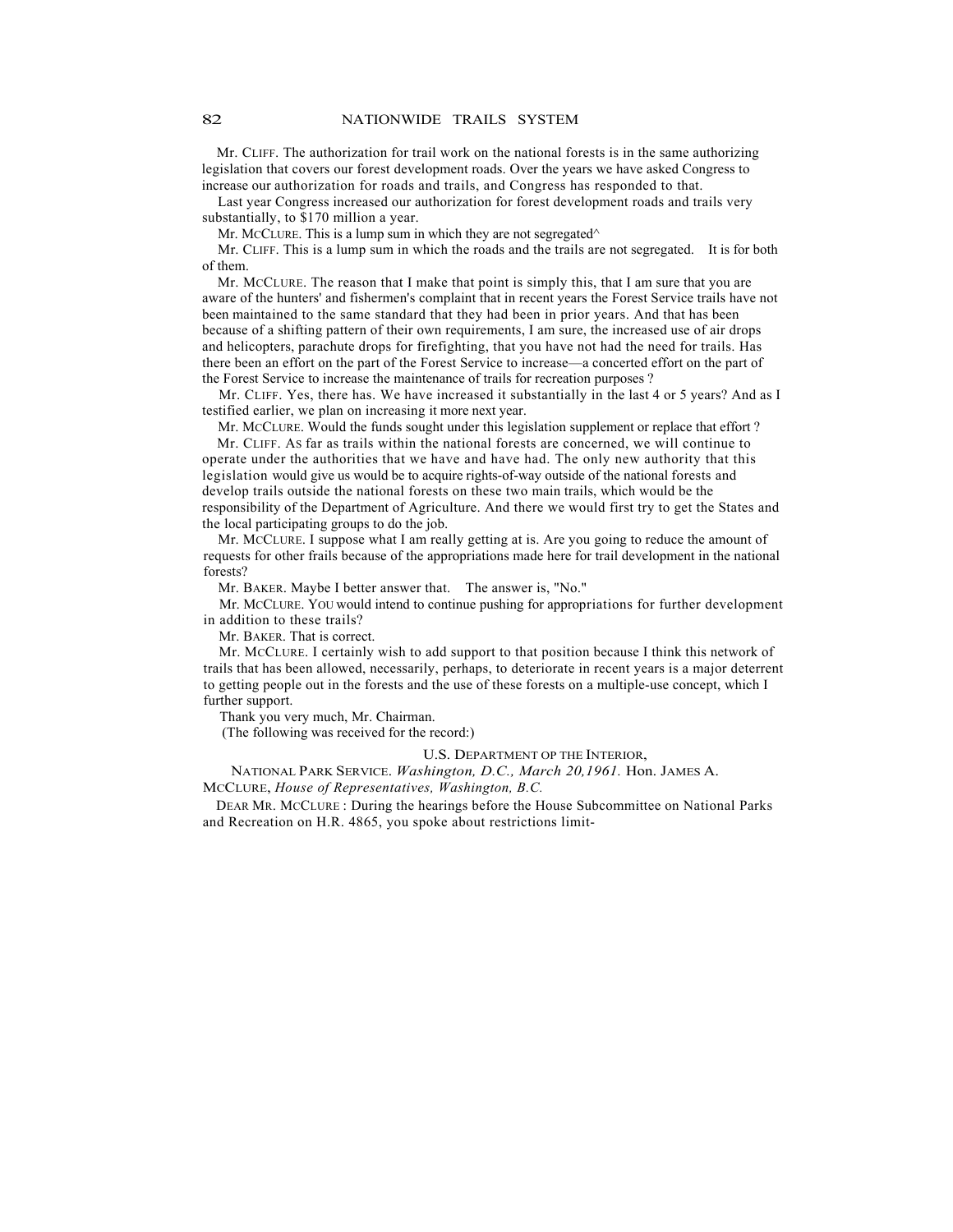ing park visitors to just a few miles from the edge of a highway (p. 129, transcript) and you indicated (p. 130) that it is "a part of the Park Service criteria that you cannot go more than a half a day's walk from the edge of a highway."

We are not, of course, familiar with your experience in this matter; however, the National Park Service does not have a policy of, or any rules or regulations, restricting use and enjoyment of the parks as you indicated. Such a policy would be contrary to the act of August 25, 1916, which established the National Park Service and which states, in part, "\* \* \* which purpose is to conserve the scenery and the natural and historic objects and wildlife therein and to provide for the enjoyment of the same." We are, in fact, encouraging back-country travel and use in an effort to better distribute overall area use.

We do have some restrictions on use of fires in certain back-country areas, and in some instances we require registration of mountain climbers and hikers when safety and knowledge of back-country use is essential to proper area management. National Park Superintendents have authority to close or restrict the public use of all or any portion of a park area, when necessary for the protection of the area or the safety and welfare of persons or property. This prerogative is, however, rarely exercised.

In order that the record of the hearing may reflect the true picture of National Park Service policy on trail use we are sending a copy of this letter to the **Committee** 

Thank you for your cooperation in this matter. Sincerely

yours,

THEODORE R. SWEM, *Acting Director.*

Mr. TAYLOR. Chairman Aspinall has two questions.

Mr. ASPINALL. Mr. Chairman, I have two questions.

Mr. Secretary, would there be any special fee for the use of the trails or shelters ?

Mr. BAKER. NO special fee, Mr. Chairman.

Mr. ASPINALL. What ?

Mr. BAKER. NO special fee.

Mr. ASPINALL. And yet you are asking Uncle Sam for the moneys to go ahead and develop these recreation areas ?

Mr. BAKER. That is correct, Mr. Chairman.

Mr. ASPINALL. Explain to the committee once again, Mr. Cliff, why trails, improved to a high

degree, are necessary to take care of the additional use of such trails ?

Mr. CLIFF. The recreational uses of the national forests have been growing very fast, as you know. It has been increasing at the rate of about 11 percent a year since the end of World War II. We anticipate that this increased use will continue, maybe at a slackened rate,

but we anticipate that it will be three or four times as great by the end of this century. The pressure that is being put on the national forest recreation areas and the trail system is very great. Some of our trails are inadequate to meet this ----

Mr. ASPINALL. My question admitted that. I want to know why it is that the greater use of the trails calls for a better development, a higher degree of construction, and so forth.

Mr. CLIFF. Mr. Chairman, it is possible to design and build a simple trail which will take the impact. One of the main things that we have to do is to improve the gradient and the drainage. Drainage is exceedingly important on these trails, to get natural drainage built into them so that the water and. the use does not erode them off the side of the mountain. It is possible to design and build these trails to take that kind of impact. Some of our trails now will not do it. We do not want to upgrade our trail standards. We want the trails to be